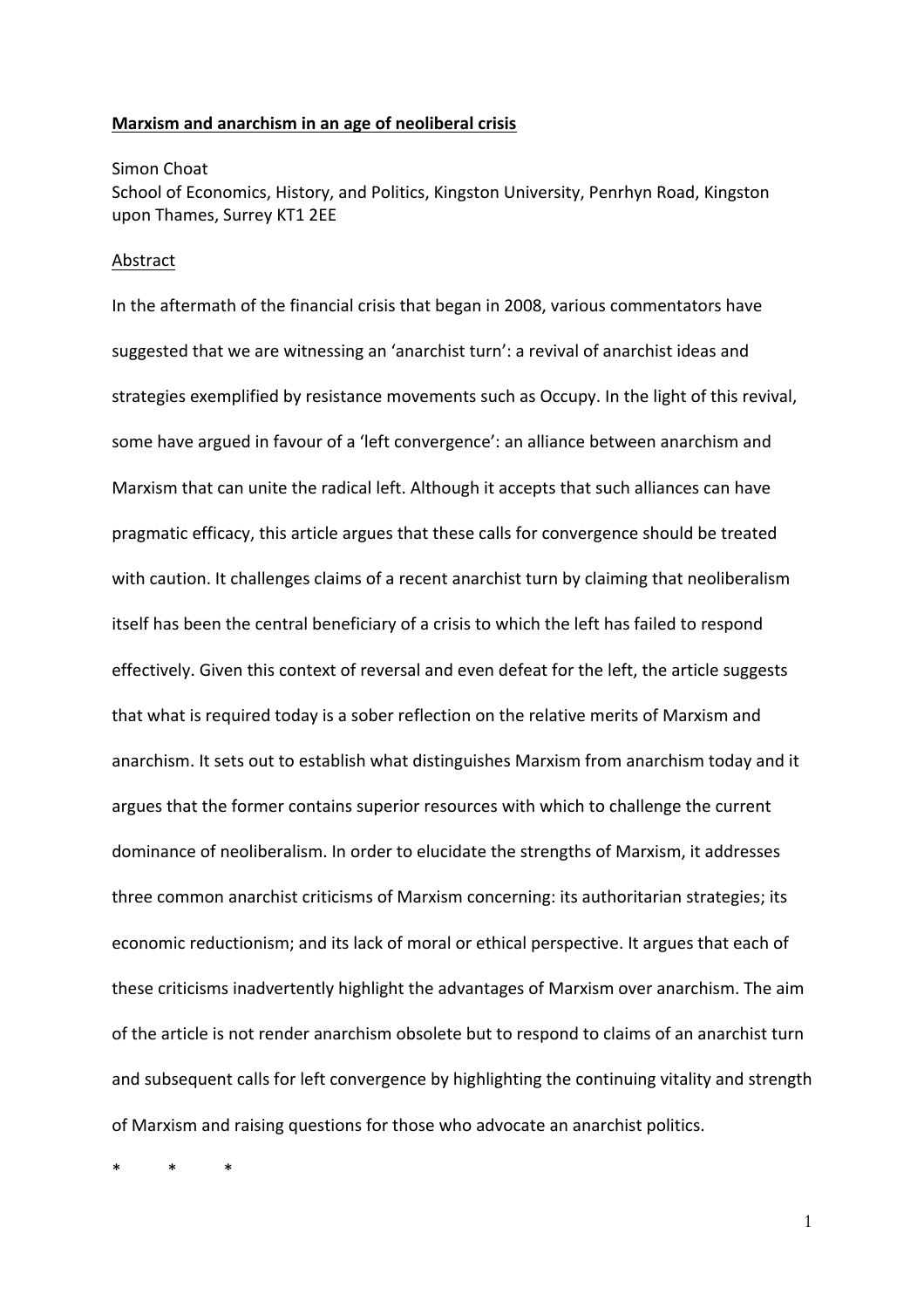#### Introduction: A left convergence?

In the wake of the financial crisis that began in 2007, there have been a growing number of calls for convergence on the radical left. In particular, there have been appeals for a rapprochement or alliance between anarchism and Marxism (e.g. Kinna and Prichard 2012). These calls have a certain logic, given that both anarchism and Marxism appear especially well placed to address the neoliberal conditions that led to the crisis. The consequences of neoliberal globalisation have after all vindicated some of the central arguments of both ideologies: in *The Communist Manifesto* Marx and Engels presciently anticipated economic globalisation and its effects, while the dispersion of state sovereignty that it has produced has arguably validated claims that at least at a global level we already live in an anarchic world (Bottici 2013: 25). More importantly, both anarchism and Marxism have played highprofile roles in responding to the crisis: anarchist activists, ideas, and strategies have been central to resistance movements like Occupy (Graeber 2012, 2013), while Marxist political economy has proved invaluable in analysing events over which mainstream classical economics has only been able to maintain an embarrassed silence (Lapavitsas 2012, 2013).

On the other hand, however, it can be argued with equal plausibility that anarchism, Marxism, and the left in general have proved notably ineffective in responding to the crisis. Far from representing a revival, in Western Europe at least it is just as credible to claim that this is a moment of historic defeat for the left. If this has been a *neoliberal* crisis, it is not simply because it was caused by neoliberalism, nor because for a brief moment it seemed that the theories and logic of neoliberalism had been discredited and hence thrown into crisis. Rather, it is above all because neoliberal capitalism has emerged even stronger from the crisis that it caused: what is euphemistically named 'austerity' represents the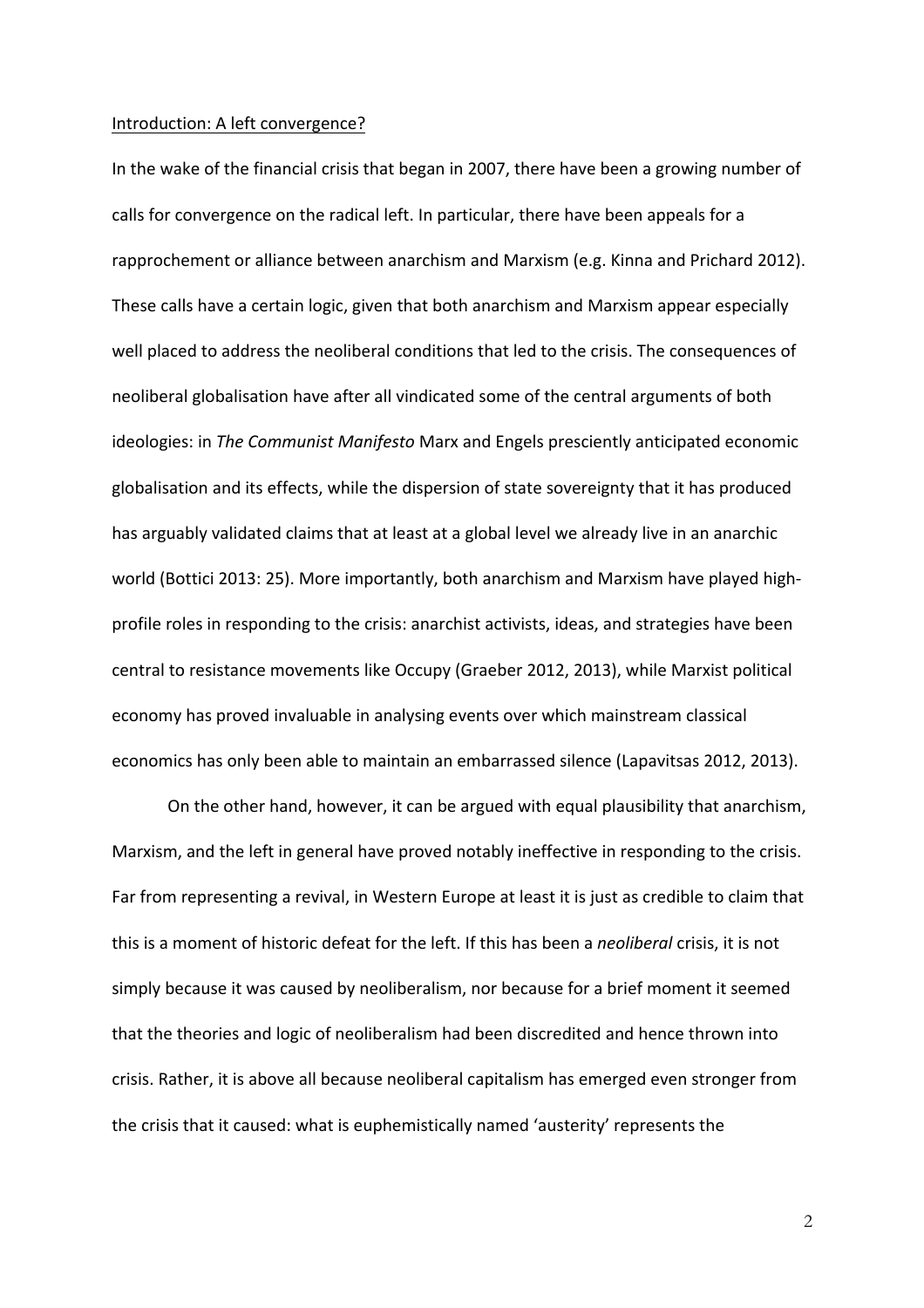consolidation and extension of the same neoliberal policies that produced the very problems (of recession, debt, and unemployment) that it is purported to solve.

So while in theory anarchism and Marxism are well placed to offer insights into our current predicament, in practice the conditions for any revival of the radical left are not necessarily propitious. As such, it is my argument that we should treat with caution calls for an alliance between anarchism and Marxism and instead engage in sober reflection on their relative strengths and weaknesses. Anarchists and Marxists find common cause in confronting the forms of exploitation and oppression generated by contemporary neoliberalism, and our everyday organisation and activism can only be strengthened by maintaining and extending existing alliances. But there is no contradiction in calling for solidarity in practice and using the tools of theory to investigate and sharpen distinctions. Indeed, any attempt to find 'common ground' must necessarily involve some assessment of the relative strengths and weaknesses of the two parties, as a prelude to the search for or negotiation of such common ground. Hence although I ultimately argue that Marxism offers superior resources for challenging neoliberalism, this claim does not in any way rule out a potential left convergence.

Even those calling for convergence implicitly acknowledge that anarchism and Marxism remain distinct: this article sets out to explore those distinctions in more detail. Recognising that both anarchism and Marxism are broad and varied movements, I nonetheless claim that it is both possible and desirable to identify important differences between each. I will argue that the recent crisis and its aftermath help to bring into sharper focus the differences between anarchism and Marxism – and, moreover, illuminate the advantages of the latter over the former in terms of helping us to understand and resist the dominance of neoliberalism.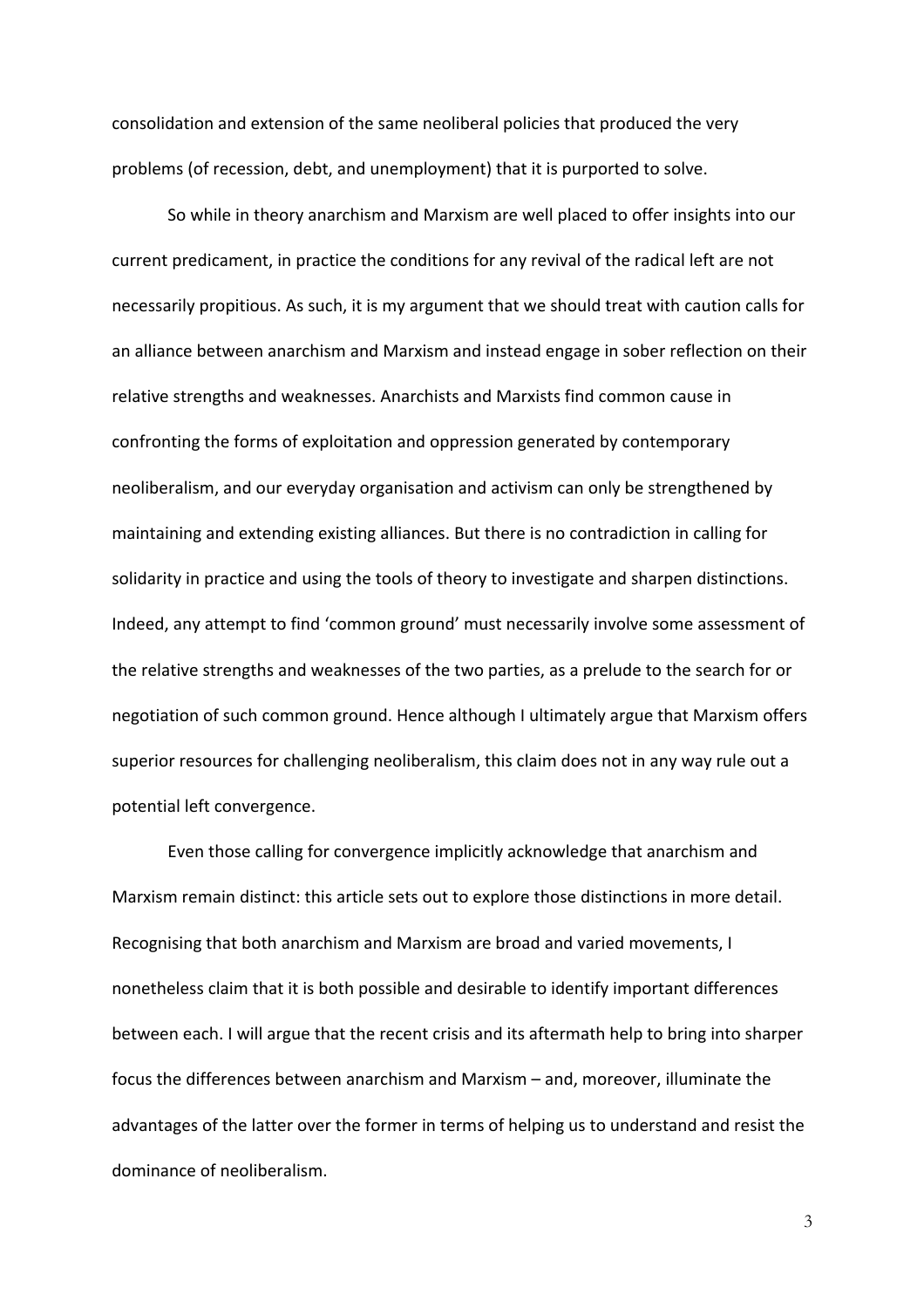This argument is not made in the interests of doctrinal purity or petty political pointscoring, but as part of a pragmatic investigation into the opportunities for resistance under current conditions. Moreover, rather than initiating a Marxist offensive against anarchism, my argument here is to a great extent reactive or defensive: it is made to counter and moderate claims that radical politics over the past decade has experienced an 'anarchist turn' (Critchley 2013), that we are witnessing a 'new anarchism' (Graeber 2007) or 'neoanarchism' (Castells 2005), or even that 'we are all anarchists now' (Carter and Morland 2004). Very often these celebratory claims are made at the expense of Marxism, as a resurgent and rejuvenated anarchism is contrasted with an outmoded and exhausted Marxism. What follows, therefore, is as much a defence of Marxism as it is a critique of anarchism. While it is indisputable that many radical activists today identify as anarchists, many do not, and I maintain that there are flaws in anarchist approaches to politics.

In order to draw out the strengths of Marxism, I will address three of the most common criticisms of Marxism made by anarchists, and in so doing attempt to develop a definition of Marxism that is restrictive enough to distinguish it from anarchism yet capacious enough to incorporate its many varieties. Those criticisms are that, first, Marxism favours authoritarian forms of organisation, and that this authoritarianism is rooted in theoretical flaws. Secondly, that Marxism is economically reductive, unable in particular to account for the specific threats posed by the power of the state. Thirdly and finally, that Marxism lacks a moral theory and hence its economic critique requires an ethical supplement. I will argue that each of these criticisms unintentionally highlights the advantages of Marxism over anarchism. In making my argument I will respond to *recent* anarchist texts, avoiding as much as possible the disputes of the 'classical' period, such as those between Marx and Proudhon or Bakunin, or as took place around the 1917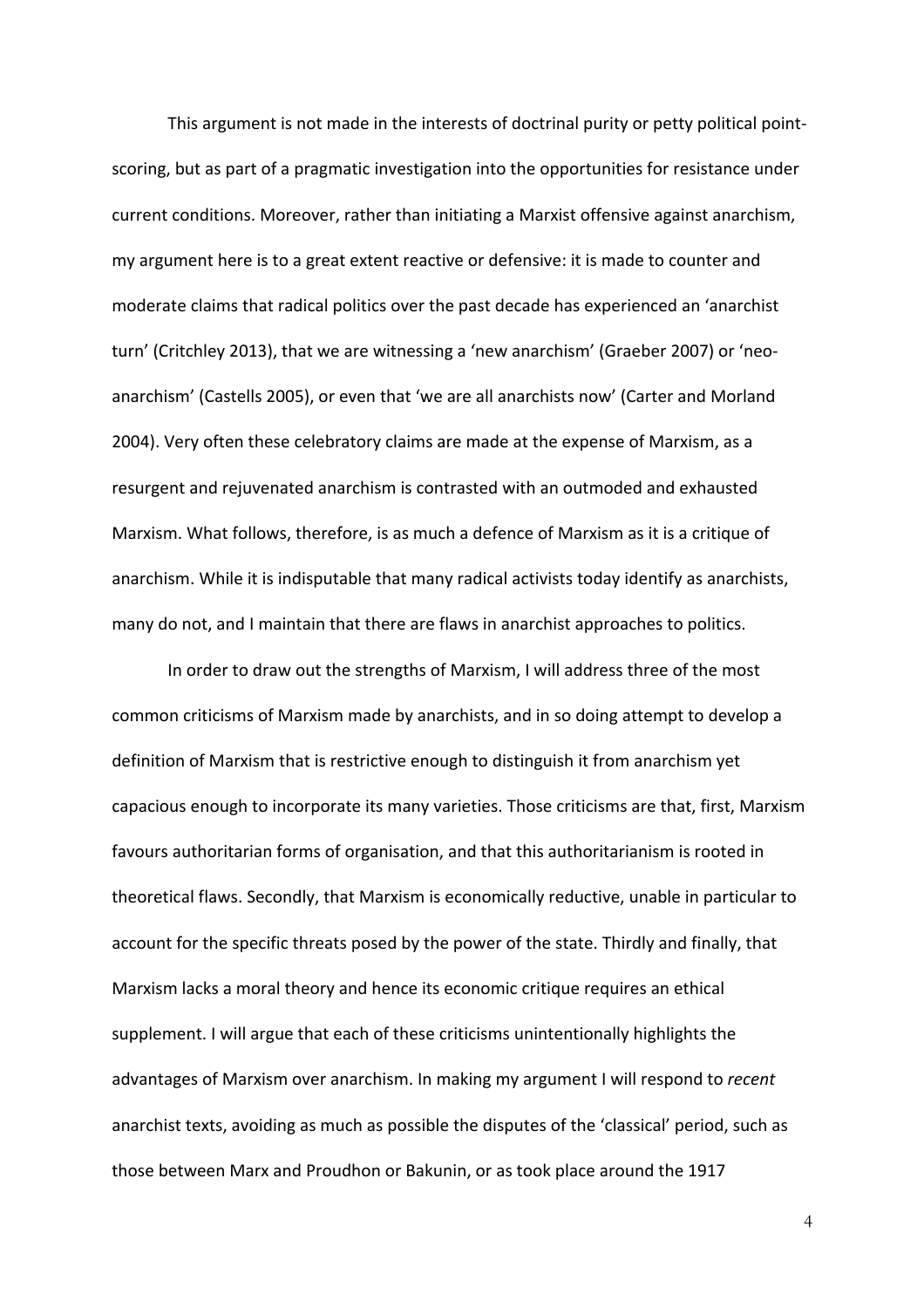revolution. This is for a number of reasons. First, those disputes are already well known enough and do not need to be rehearsed here.<sup>1</sup> Second, while those disputes have enormous historical importance, and the terms in which they were undertaken remain influential, there is a danger that in focusing on them we obscure what is distinctive about and most relevant to contemporary radical politics, replicating yesterday's polemics rather than illuminating today's disagreements. Finally, anarchism is if anything much broader than Marxism, and hence any characterisation of anarchism and its critique of Marxism will necessarily be selective: focusing only on recent anarchist works is one, relatively uncontroversial, way of narrowing the criteria of definition. The presentations of Marxism and anarchism that follow will of course be open to dispute, but that is true of all attempts to determine any large, diverse, and living body of political thought and practice.

#### Strategy and organisation

 $\overline{a}$ 

The most common way to distinguish anarchism from Marxism is to claim that while they share a mutual aim  $-$  a stateless and classless society  $-$  they diverge in their proposed means to that end. Anarchists reject the consequentialist claim that the end justifies the means and instead insist on a *prefigurative* politics in which the means prefigure the end: because they look to a non-hierarchical and decentralised future, they support nonhierarchical and decentralised strategies in the present (Franks 2012: 216, 220; Shannon et al 2012: 32; Schmidt and van der Walt 2009: 65). This difference is often framed in terms of strategy, as in the recent debate between the syndicalist anarchist Lucien van der Walt and the Marxist-Leninist Paul Blackledge, in which the issue of the state and the associated questions of political organisation and leadership came to the fore (Blackledge 2010; van

 $<sup>1</sup>$  For an overview of Marx's relationship to anarchism, see the classic study by Thomas 2010.</sup>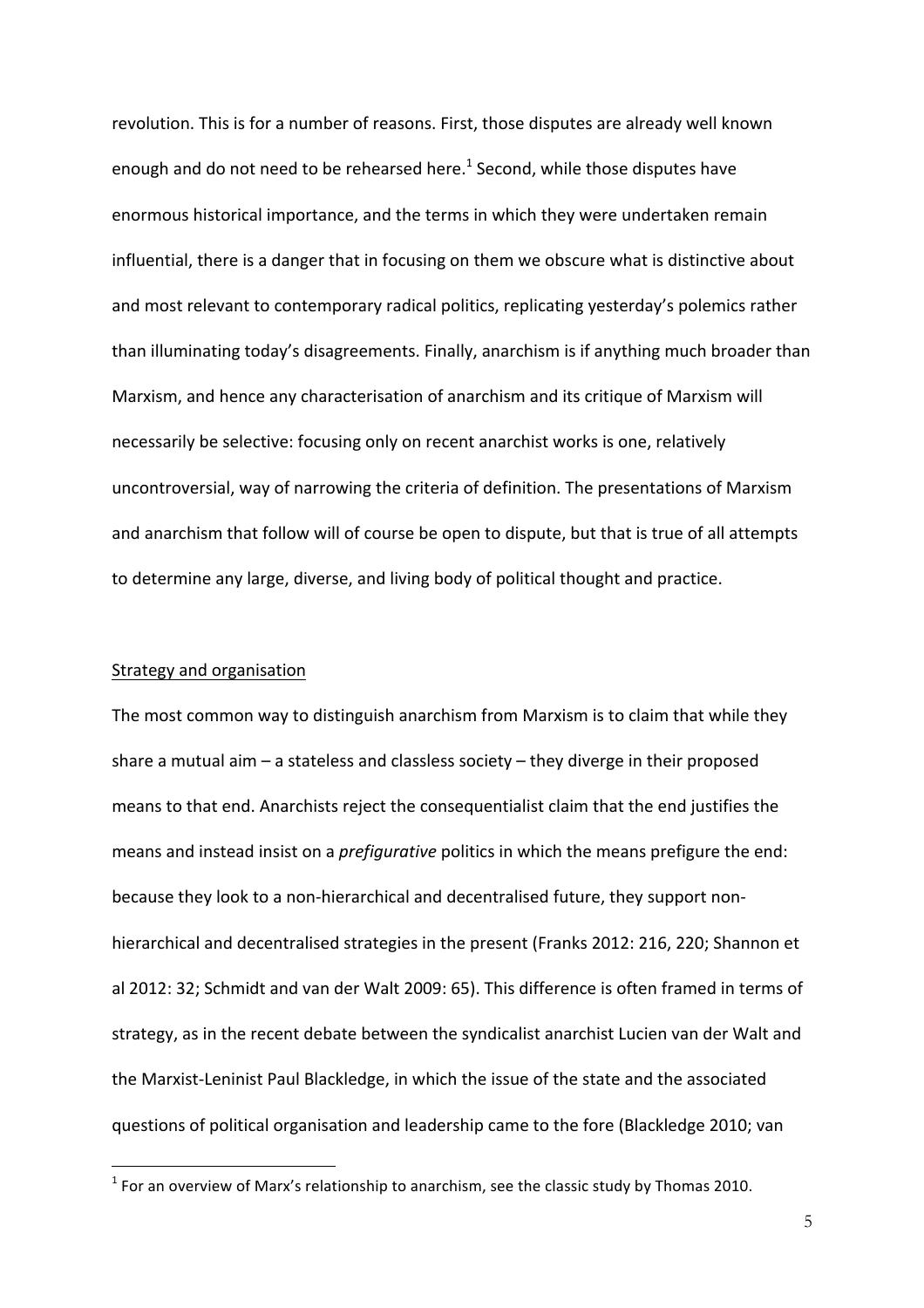der Walt 2011; Blackledge 2011). In practice the anarchist position entails support for tactics such as direct action and the rejection of antidemocratic forms of organisation in favour of autonomous and polycentric *networks* of activists (Gordon 2008: 34-40, 14-17; Graeber 2007). Because the state is viewed as an authoritarian body, they reject any engagement with the state, from participation in parliamentary elections to the revolutionary seizure of the state apparatus. This is often formulated as a rejection of politics per se: political parties in particular are viewed as elitist, autocratic, and likely to lead to the reformist co-option of radical goals (Kinna 2009: 161).

Marxism  $-$  especially in its Leninist forms  $-$  is in contrast viewed by anarchists as authoritarian in its promotion of a vanguard party and a dictatorship of the proletariat. The dangers of such an approach have for anarchists been confirmed by the experiences of Marxist regimes in the 20<sup>th</sup> century: '*all* Marxist regimes ended as state capitalist dictatorships' (van der Walt 2011). For anarchists this is not merely a contingent dispute over choice of tactics, because they argue that the practical deficiencies in Marxism that they identify are rooted in theoretical weaknesses, two of which in particular are significant. First, by viewing the state merely as the instrument of the ruling class, Marxism does not recognise that the state is itself an autonomous source of power and so is always a threat to freedom, even if it is controlled by the working class or their representatives. Second, because it privileges a single site of oppression  $-$  i.e. capitalist relations of production  $-$  it also privileges a single agent of change, namely the industrial proletariat, who must necessarily be led by a vanguard leadership of intellectuals whose task is to interpret and analyse that oppression and who thereby disable the potential for bottom-up emancipation (Newman 2010: 81-86).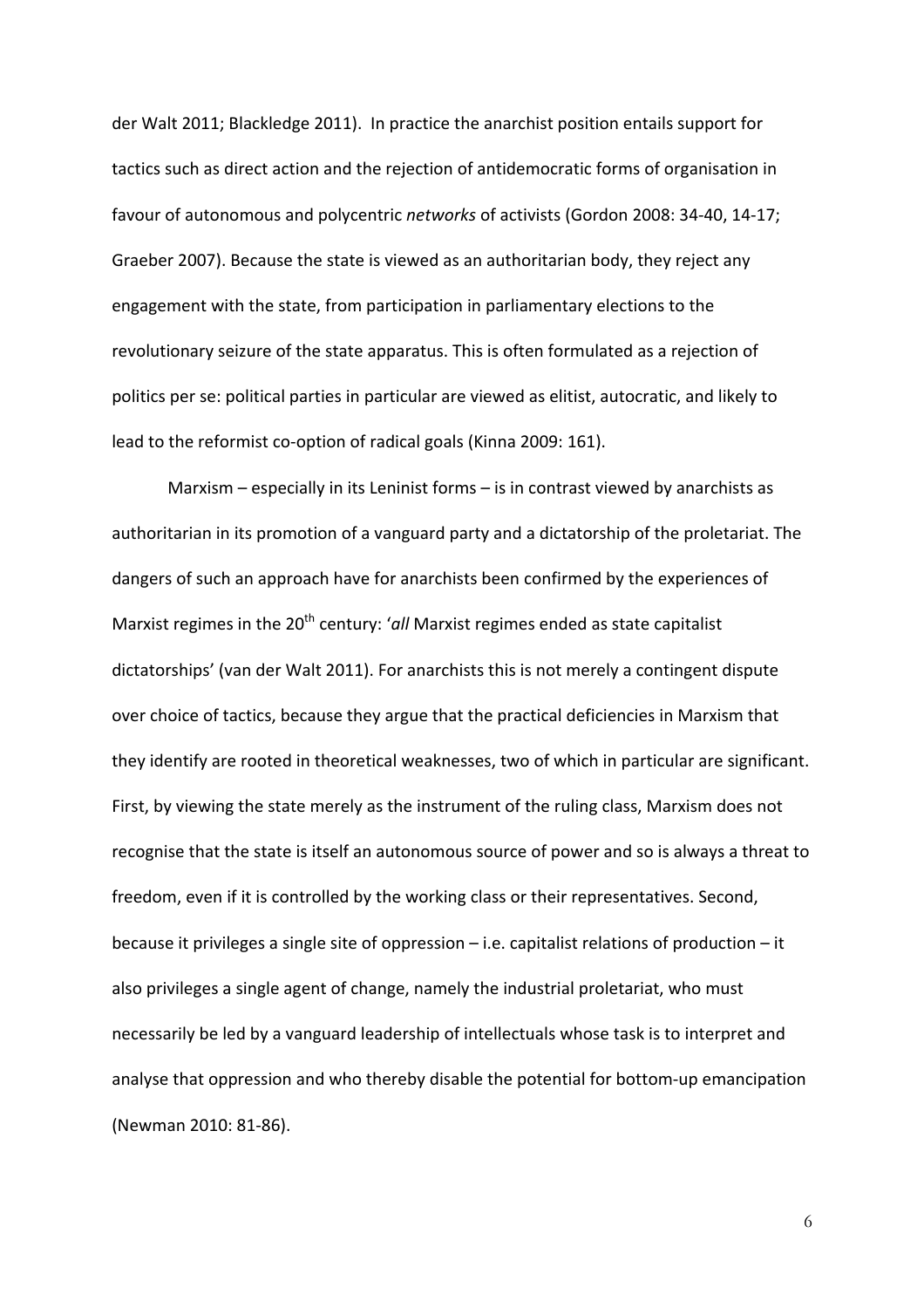It can hardly be denied that some forms of Marxism have been violently and disastrously authoritarian in practice. But this historical fact does not indicate a fundamental flaw within Marxism. In the first place, and as some anarchists recognise (Franks 2012). Marxism is not inherently authoritarian and contemporary Marxism certainly cannot be reduced to Leninism.<sup>2</sup> There is a diversity of tactics and organisational forms within both anarchism and Marxism: neither can be defined or condemned according to their practical strategies. Like anarchists, Marxists such as John Holloway (2010) and Michael Hardt and Antonio Negri (2006) have advocated 'networked' and 'horizontal' forms of organisation that reject or seek to limit centralised and 'vertical' hierarchies. The point here is not that all Marxists are in agreement with Holloway or Hardt and Negri, nor that they represent a more 'authentic' or compelling form of Marxism than Leninism: the point is simply that the anarchist critique of Marxism's authoritarianism is called into question by the existence of self-identified Marxists who advocate explicitly non-authoritarian modes of organisation. Moreover, such figures are only the latest in a long-standing line of libertarian Marxists, from Luxemburg via Marcuse and Guérin and even including some of Lenin's work (*The State and Revolution* was anti-authoritarian enough to be praised by Lenin's anarchist contemporaries [Birchall 2010]). By invoking the threatening spectre of the dictatorship of the proletariat, anarchists are not only reviving debates whose relevance is doubtful when applied to our own political, economic, and social conditions, they are also failing to recognise or acknowledge the diversity of Marxism.

Notwithstanding this strategic plurality within Marxism, it is anyway questionable whether a particular form of organisation can be defined as intrinsically progressive. Given

 $\overline{a}$ 

 $2$  Though even where the existence of other traditions in Marxism is recognised by anarchists, the conclusion is often that 'the predominant element' of Marxism remains nonetheless 'overwhelmingly authoritarian' (Schmidt and van der Walt 2009: 24).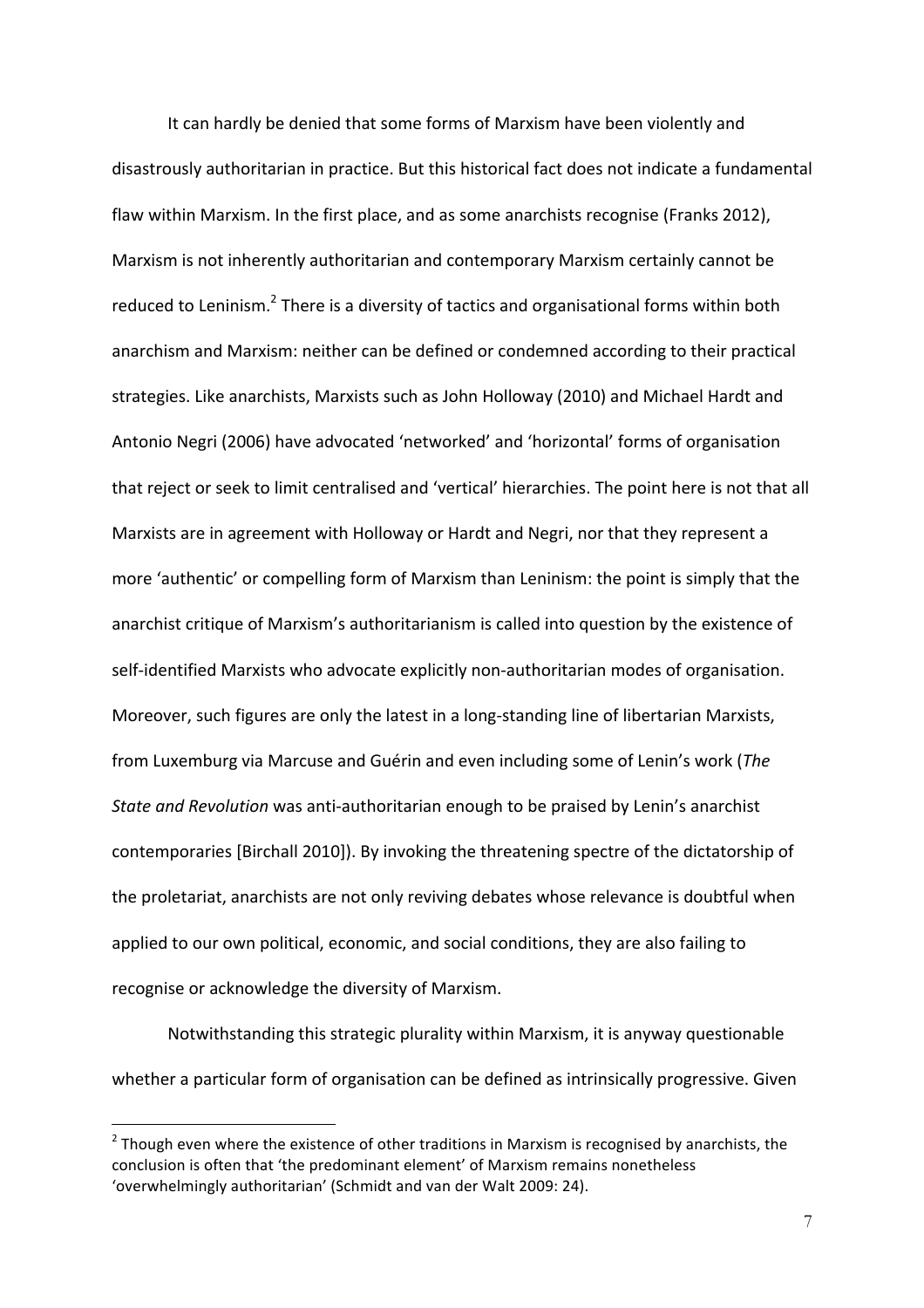that both the US army and its enemies such as al-Qaeda, for example, are increasingly adopting polycentric, networked forms (albeit in combination with traditional vertical hierarchies), it is clear that such forms do not always produce a radical politics. Ultimately, what really distinguishes emancipatory from reactionary groups are not their strategies or organisational arrangements but the goals that they pursue (Hardt and Negri 2006: 54-62, 93, 218). The risk of anarchism's preoccupation with prefigurative politics is that is fetishises tactical purity at the expense of political analysis and aims.

Above all, the anarchist critique of Marxist strategies is premised on an overly simplistic understanding of the relationship between theory and practice. Anarchists have attempted to attribute Marxism's supposed antidemocratic tactics to its theoretical claims, but there can never be any straightforward connection between theoretical arguments and organisational or strategic practices. The links between theory and practice are complex and subtle and it is dangerous to read back from the practical failures of a movement in order to criticise a set of concepts and theories. To claim, for example, that Stalinism can be explained by mistakes in Marx's methodology, or even that the former throws doubt on the latter, is to risk the idealist and ultimately untenable argument that political or economic failures are produced by incorrect or adequate theory. Historical events can never simply disprove or discredit any ideological position, because ideas are always developed and applied within a variety of social and historical contexts. The gulag does not result from something that Marx wrote, but from a complex web of material causes. Anarchists in particular should be especially wary of attempting to discredit Marxism in this way, because practical experiments in anarchism have so seldom been successful: if we are to judge an ideology or movement by its operation 'in practice', then anarchism does not fare much better than Marxism (Choat 2013: 337-8). It may be that Leninist tactics have not achieved a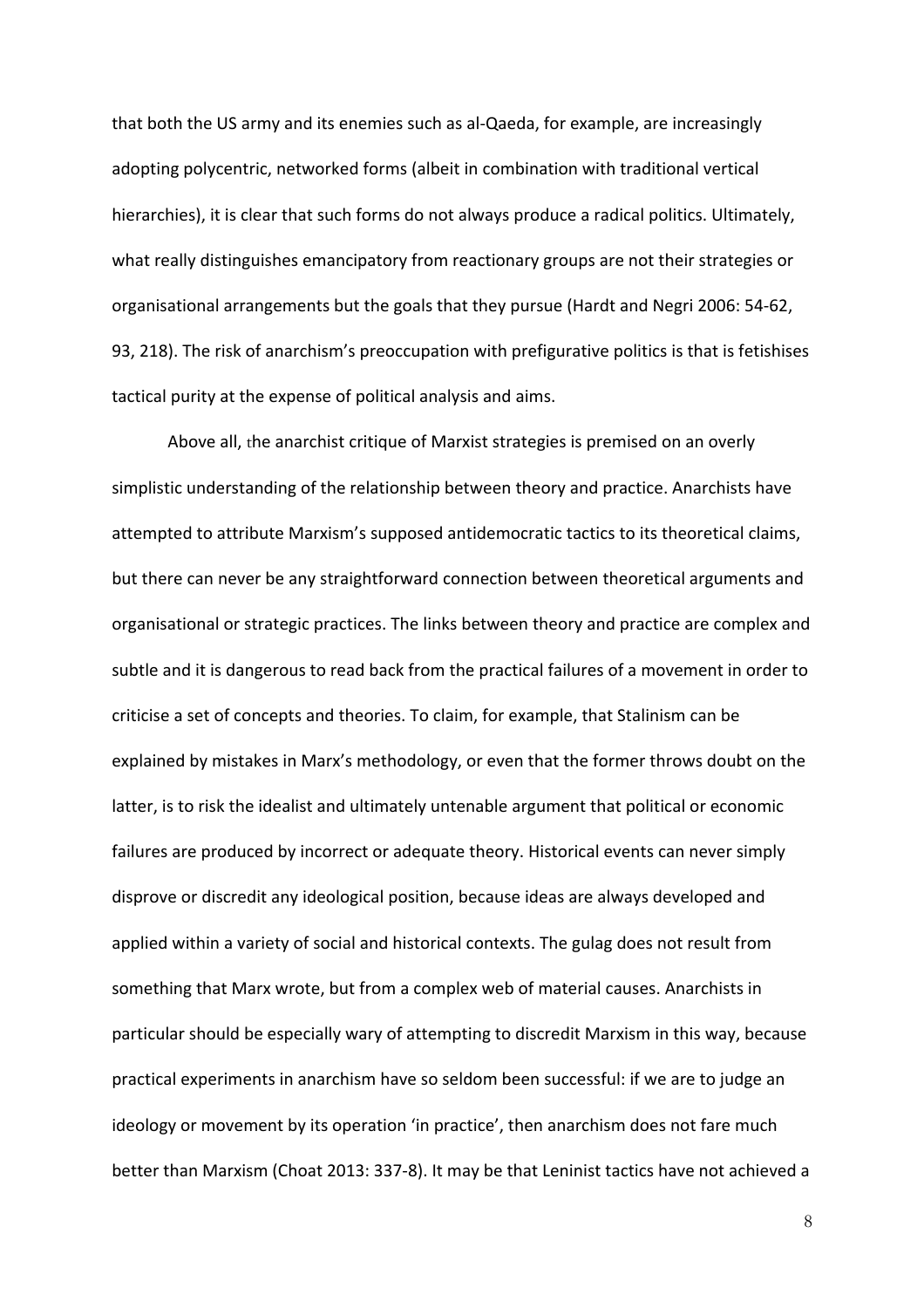classless and stateless society, but so far neither have anarchist tactics: anarchists may have cleaner hands than Marxists, but that is only because anarchists have had their hands on so little.

The anarchist critique of Marxist organisational forms is unconvincing, then, because it does not acknowledge the diversity of Marxist approaches and it tends towards a theoreticism that sees a linear, causal, and continuous line from theory to practice. Nonetheless, there are significant differences of strategy between anarchism and Marxism: it is just that these are less to do with organisation as such, and are much more broadly to do with differing attitudes toward politics and the state. Although some (though by no means all) anarchists have supported formal political organisations, with rules, membership criteria, and even internal discipline (Schmidt and van der Walt 2009: 247-263), they have traditionally rejected any engagement with the state  $-$  whether it be voting, demanding legal rights or protections, forming political parties, or attempting the revolutionary seizure of government – on the basis that such engagement can only end up replicating the oppressive hierarchies that they are fighting: either it will lead to new forms of dictatorship and bureaucracy (such as developed in the Soviet Union); or it will lead to parliamentary reformism and hence merely reinforce existing structures and relations of power.

If Marxists support (qualified) engagement with the state and even the formation of political parties, however, it is not because they think that centralised hierarchies are desirable or inevitable, but because they begin from a different understanding of politics. They argue that the anarchist abstention from state politics denies us the most effective means of political action: we disempower ourselves rather than the state when we refuse to engage with it. Making demands on the state does not necessarily entail an endorsement of the state, any more than the demands that are made by employees during a strike are an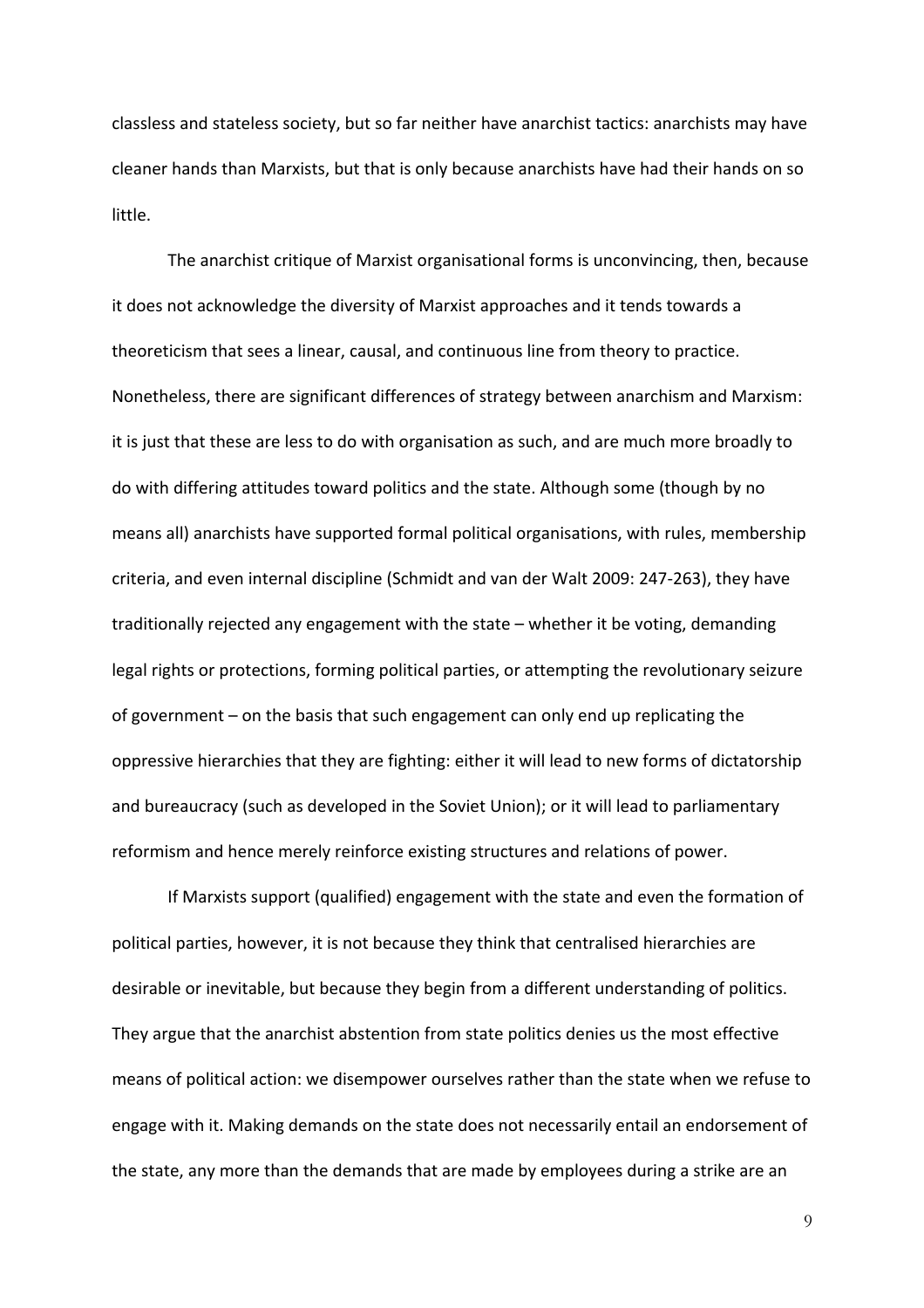endorsement of the employer or of the system of wage-labour (Marx 1988). Anarchists themselves have at least implicitly recognised the efficacy of political engagement by occasionally supporting the policies of certain governments and even participating in elections (Engels 1988; Franks 2012: 216).

More than this, abstention from state politics is not a genuine option: whether we like it or not, we are all already involved in state politics, because we are all always already submitted to state power, control, and oppression. Anarchists are concerned that participation in conventional politics will lead to parliamentary reformism. But this concern is itself ultimately premised on a tacit acceptance of the liberal-parliamentary understanding of politics: to claim that we can safely repudiate state politics simply by refusing ever to enter a polling booth is to assume that 'the state' stops at the door of Parliament. Marxists, in contrast, have argued that the state apparatus includes educational institutions, the media, churches, the family, and so on (e.g. Althusser 1971): simply in going about our daily lives we are all therefore implicated in state politics. Given our necessary involvement within politics, the question is not whether we engage with it, but how we do so; even libertarian Marxists like Holloway argue that engagement with the state is inevitable (Holloway 2005: 40). In contrast, the anarchist recommendation of disengagement from the state risks a politics of withdrawal and isolation.

There are two related reasons why under our current conditions in particular the Marxist willingness to engage in state politics is preferable to an anarchist position. The first is the dominance of neoliberalism today. Given the strength of neoliberalism since the crisis that it created, there is a strong case for a certain pragmatism in our response. A danger of the prefigurative politics favoured by anarchists is that it dogmatically dictates an *a priori* exclusion of certain forms of political action. For Marxists, on the other hand, political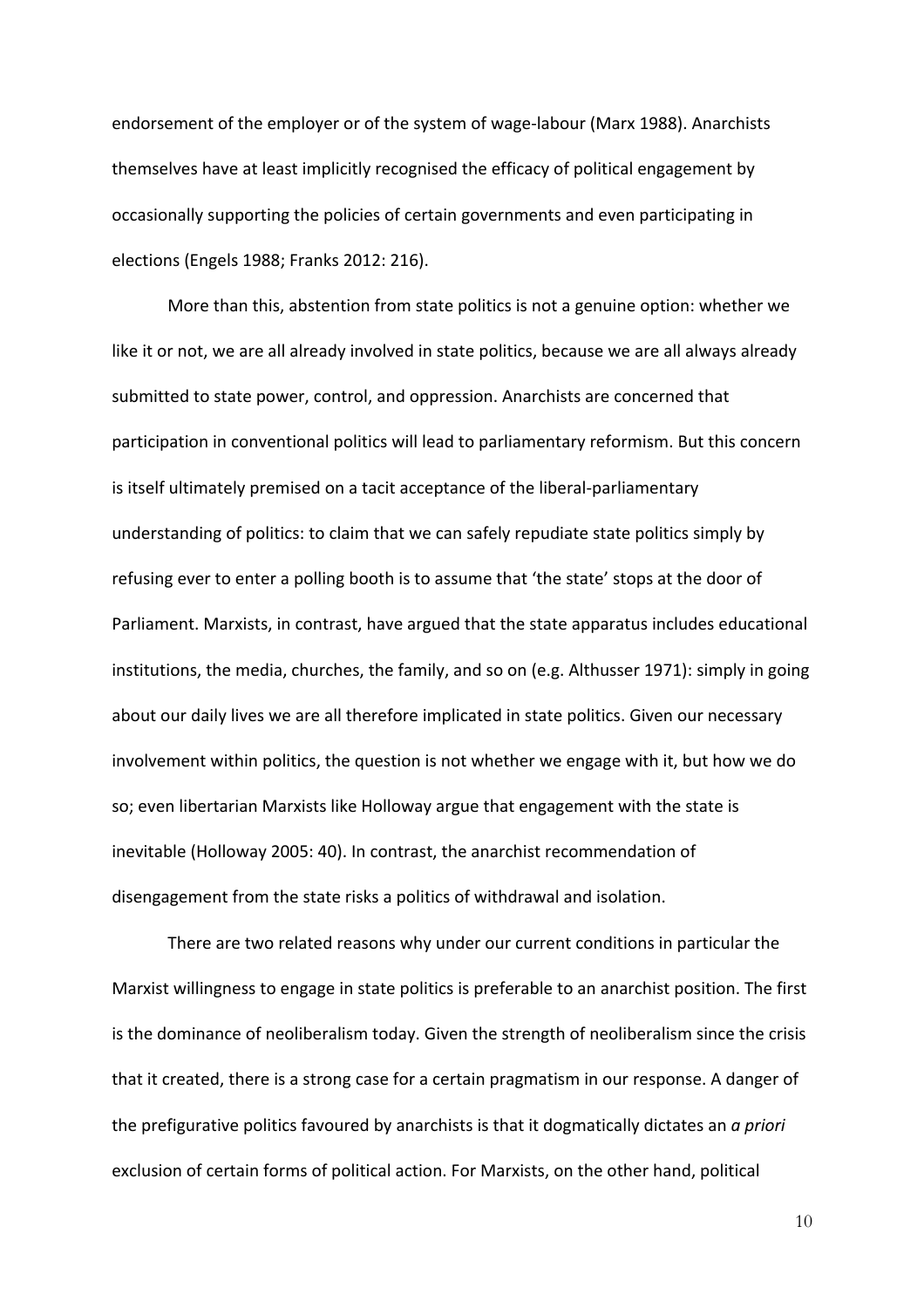strategies must be decided according to particular conditions and within a certain context. In a context in which private companies are increasingly undertaking tasks previously performed by the state, the active defence of state services and institutions can be viewed as a radical position to adopt: defending welfare provision, public pensions, universal healthcare, and free higher education should be seen not as a reformist compromise with the existing order but as safeguarding the gains of class struggle against capitalist processes of accumulation by dispossession.

This leads to the second reason for doubting the refusal of state politics as a viable tactic under current conditions, which concerns the specific role of the state under neoliberalism. The anti-state politics of anarchism may have made sense during eras in which the state could plausibly be presented as the main threat to freedom and equality: during the period of nation-building and imperialistic expansion in the mid- to late-19th century, of the rise of fascism in the early-20th century, or even of the development of welfare capitalism after WWII. But it has far less purchase in an era in which neoliberalism, as both the official ideology and a form of everyday common sense, is anti-statist. Put simply, the attack on state power too easily echoes the rhetoric of neoliberalism itself (Taylor 2013: 735). When government actors themselves are explicitly endorsing the retreat of the state, then anarchist attacks on state power have limited efficacy either as a tactical call to arms or as a convincing analysis of our present conjuncture. In *practice*, of course, it is true that neoliberalism has not dissolved state power. But nor has the relation between state and capital remained the same under neoliberalism, such that our analyses, strategies, or rhetoric need not alter. The nature of this relationship between state and capital will be examined in the next section.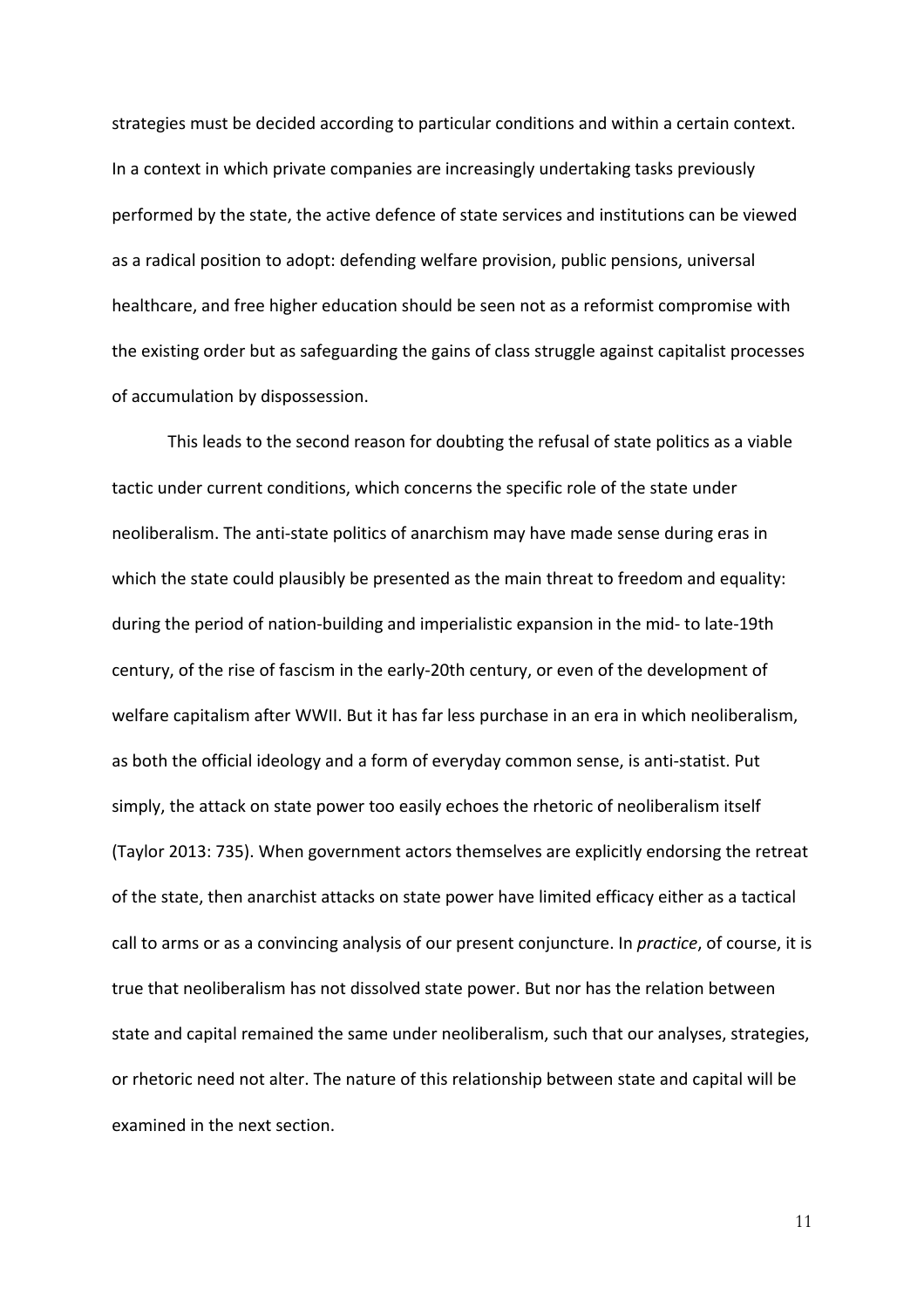#### Economics and class

As we have seen, anarchists have very often linked Marxism's supposed strategic weaknesses to an alleged economic reductionism. The argument is that if Marxists erroneously believe that radical change can be effected through the state, it is in large part because they do not understand that the state is itself a specific and autonomous source of power and hence is a threat to freedom in its own right. Viewing it as nothing more than an instrument of the ruling class, Marxists have failed to grasp that the state has its own history, development, and techniques of domination (Newman 2010: 77-78). The root cause of this problem according to anarchists is Marxism's belief that 'power *as such* is reducible to economic power', meaning that all oppression is interpreted as class oppression (Jun 2012: 102, 96). This obscures other forms and sites of domination, or at best means that they are accounted for only by subsuming them within an economic analysis (so that, for example, power relations within the family are interpreted only insofar as they contribute to capitalist relations of production). 'Anarchism, on the other hand, is a critique of domination that typically is not reducible to economics.... Anarchists tend to see forms of domination presenting themselves in society without the need to root them in the economy' (Shannon et al 2012: 15). Hence although class may be central to the social analyses of many anarchists, class is understood by anarchists as a *political* relation of *domination* as well as an *economic* relation of *production* (Schmidt and van der Walt 2009: 109). For anarchists, in other words, it is only by moving beyond a narrow focus on economics that we can understand our oppression and develop the conditions of our own emancipation.

How Marxists respond to these charges depends on how they are framed and interpreted. Sometimes the accusation is that Marxism is economistic, i.e. that it proposes that all historical phenomena can be explained as products of an always-determinant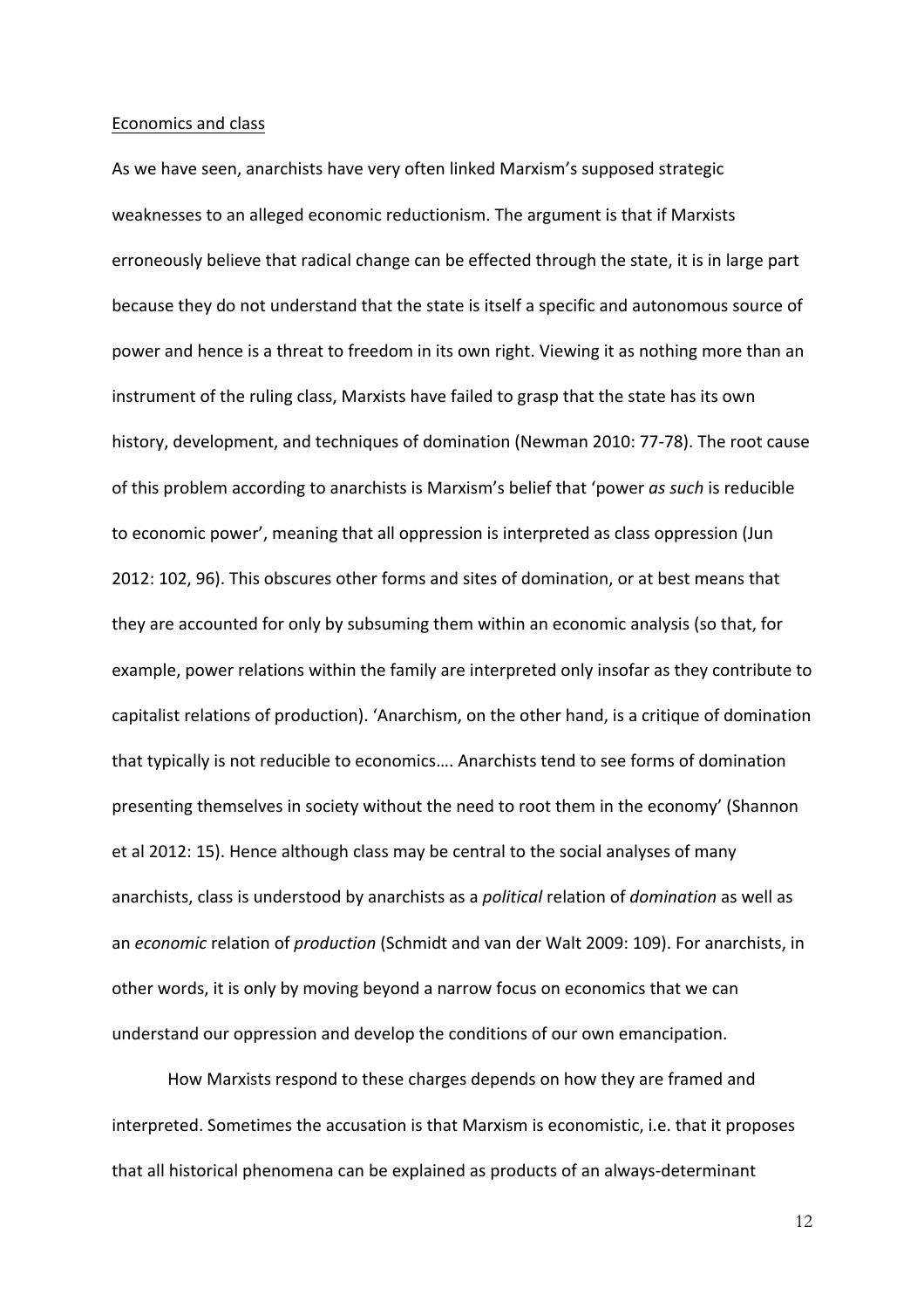economic base. If it were true, then this charge would certainly undermine Marxism's validity. But very few Marxists have actually endorsed this kind of economism in which Marxism is supposed to be a master key that can unlock every single aspect of human history. Certainly Marx himself was more circumspect, presenting his work as a theory of the origins and development of the capitalist mode of production in Western Europe whose wider applicability was yet to be established (Marx and Engels 1956: 379). In the same way that Marxism is not inherently authoritarian (evidenced by the broad range of organisational strategies advocated by different Marxists), nor is it inherently economistic.

Often, however, the anarchist critique is not specifically that Marxism is economistic, but rather that it focuses too narrowly on economics, to the exclusion of other forms of power and oppression. Some commentators have responded to this charge by denying that the scope of Marxism's analysis is narrow, arguing that class struggle is as much as a social, political, and cultural issue as it is an economic one, and that Marx's concepts of production and labour are anyway far more capacious than most (Eagleton 2011: 119-127). However, rather than denying that Marxism focuses on economics, I will argue that this focus is a key strength of Marxism, and is especially pertinent and fruitful under our current neoliberal conditions. Neoliberalism precisely 'entails a very specific extension of the economy across of all of society' (Read 2009: 32) – a situation which is best analysed and resisted by a theory and movement that begins from and always prioritises economics. To argue, as anarchists do, that we need to move beyond or outside economics is to misunderstand the specific novelty of neoliberalism.

It is widely agreed that what distinguishes neoliberalism as both a theory and a practice is not the withdrawal of the state from the market but the extension of the market into new domains (Brown 2006; Mirowski 2013; Dardot and Laval 2014; Harvey 2007): it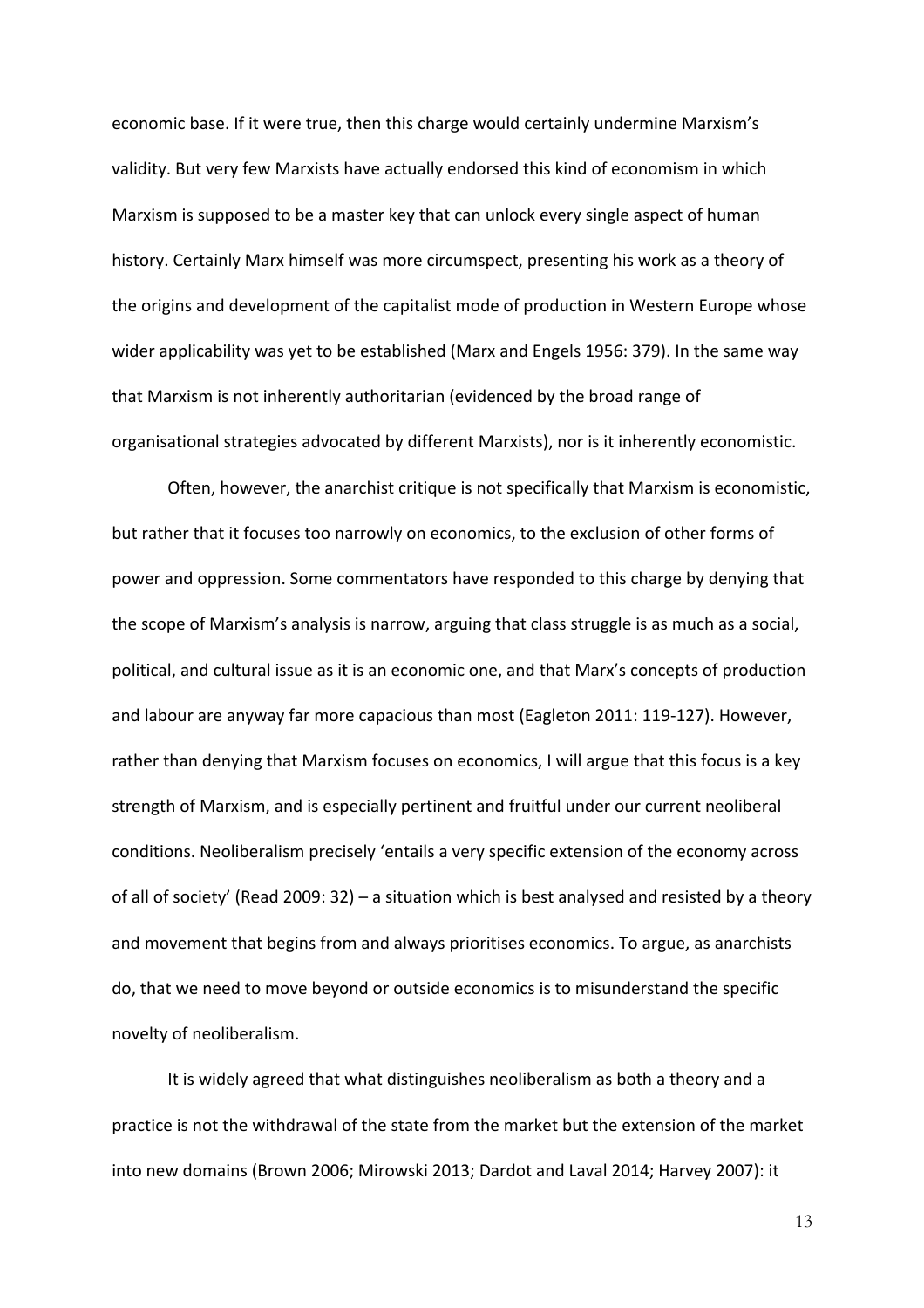establishes 'a general regulation of society by the market' (Foucault 2010: 145). As services are privatised, goods and institutions marketised, and relationships commodified, the economic logic of the market comes to dominate every aspect of our lives and behaviour. This dominance is reflected in the increasing imperialism of the discipline of economics: the rational-choice reasoning of neoliberal economists such as Gary Becker are recycled in popular form (e.g. Harford 2008; Levitt and Dubner 2006), as we are urged always to see ourselves as rational economic actors maximising benefits and minimising costs within a market environment, whether we are buying a car or looking for a husband.

It could be argued that the predominance of this neoliberal logic is precisely why we need to move beyond economics, as anarchists demand: to resist neoliberalism's attempt to interpret all human life in economic terms by showing that there are other, *non-economic* values, relationships, and forms of thought.<sup>3</sup> But this would be to misidentify the operation of neoliberalism, underestimating the extent to which under neoliberalism all our relations and activities *really have* become economic. What neoliberalism effects is not merely an 'ideological' shift in which people are encouraged to accept certain market-friendly beliefs or values, or whereby the theoretical norms of neoliberal economics are imposed upon new fields: regardless of our beliefs, we are forced to behave as rational economic actors. Under neoliberalism, Becker's *homo economicus* is not an ideological fantasy but a material reality. Moreover, its scope and impact is such that under neoliberalism 'economics is coextensive with all of society' (Read 2009: 28). As such, it is futile to argue that resistance can take the form of fostering 'relationships that cannot be subsumed under neoliberalism' as 'alternative form[s] of social interaction' (May 2013: 66, 72): such a position not only risks

 $\overline{a}$ 

 $3$  Such an approach is advocated by liberals and communitarians (e.g. Anderson 1993; Sandel 2012) as well as by anarchists (e.g. May 2013).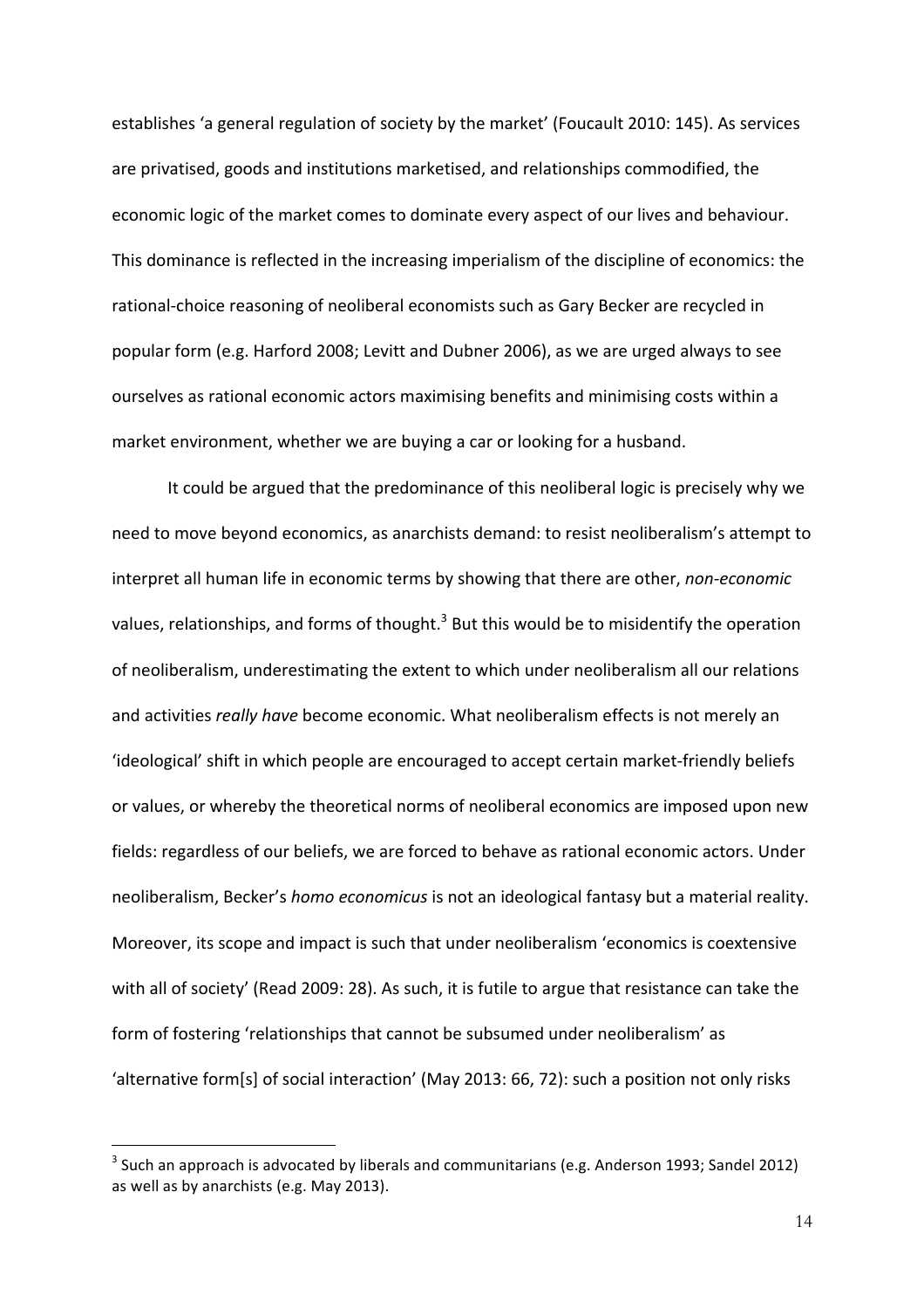the isolationism criticised above, it also fails to recognise that neoliberalism has given us a society in which '[t]here is no longer an outside to capital' (Hardt and Negri 2006: 101-2).

Rather than searching for a non-existent outside, Marxist thinkers have analysed the ways in which our entire social world is increasingly subsumed under capitalism, such that 'all activities are productive' (Negri 1989: 204): even formally non-capitalist activities are harnessed to produce and appropriate surplus value or to reproduce capitalist social relations. Although this subsumption has sometimes been referred to as 'extra-economic accumulation' (e.g. Glassman 2006: 617), it is perhaps more accurate to identify it as the economization of social life: the penetration of social life as a whole by capitalist relations of production. While this does not necessarily mean that all forms of oppression and conflict today are directly economic, it is plausible to claim that all oppression and conflict is today refracted through economics and cannot be explained or resisted without some form economic analysis. At the very least, given neoliberalism's economization of our social life, it seems like poor timing to complain that Marxism focuses too much on economics.

The fundamental significance of economic analysis, and the prudence of prioritising economics in the way that Marxism does, is reinforced if we consider the role of the state under neoliberalism. The neoliberal state is of course needed to protect and defend the appropriate legal and institutional framework for the development and flourishing of the market (Harvey 2007: 2). But more than this, the state under neoliberalism is itself 'marketised', with the introduction of a 'business model of the state' (Munck 2005: 63; Brown 2006: 698). This means, first, that the entire legitimacy of the state and its actions rests on 'its ability to sustain and foster the market' (Brown 2005: 41). Second, government policies and performance are themselves evaluated according to the economic criteria of efficiency and profitability (Foucault 2010: 246-247), with democracy now understood in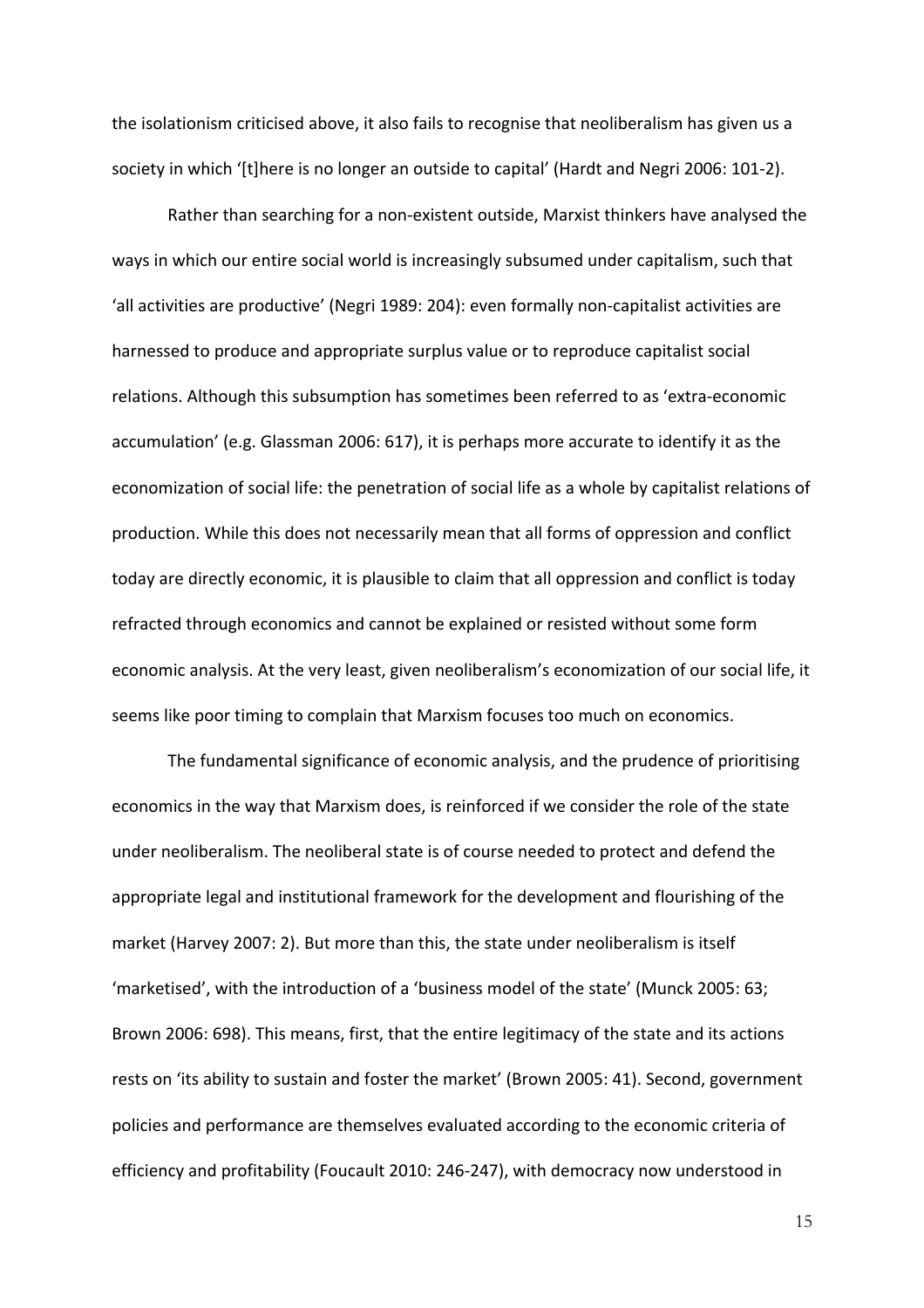market terms, such that citizens become 'consumers' of state services (Mirowski 2013: 57-58). Finally, the state must both promote neoliberalism on the global stage and compete with other states on that stage for business investment (Munck 2005: 63).

In other words the domination of the state by the economy is no longer a Marxist fallacy but a real and ongoing process that is increasingly hard to deny – not least because in their promises to create 'business-friendly' environments, state actors themselves explicitly embrace their role as agents of capital. As Jacques Rancière has said: 'Marx's once scandalous thesis that governments are simple business agents for international capital is today an obvious fact...; it is the openly declared truth by which our governments acquire legitimacy' (Rancière 1999: 113). By insisting on non- or extra-economic analyses and on the autonomy of the state from the power of capital, anarchists risk missing the significance of the transformations that neoliberalism has effected

## Morality and ethics

 $\overline{a}$ 

Broadly speaking, many and maybe even most anarchists do in fact accept the fundamental concepts and claims of Marxian political economy, 'a theory of unprecedented and stillunmatched analytic power' (Schmidt and van der Walt 2009: 87; Price 2013: 5).<sup>4</sup> However, as we have just seen, they object to what they see as the illegitimate extension of this political economy, an extension which they argue obscures other forms of repression and struggle. In addition, they claim that even within its appropriate limits any critique of political economy needs supplementing with *moral* claims about the injustice of capitalism

<sup>&</sup>lt;sup>4</sup> Schmidt and van der Walt's praise for Marx's political economy, and their often accurate summary of its central points, is unfortunately undermined by their contention that Marx and Marxists believe that in a post-capitalist society goods will be distributed according to work via a market rather than according to need (Schmidt and van der Walt 2009: 88-89). A quick glance of the *Critique of the* Gotha Programme would disabuse the authors of this notion.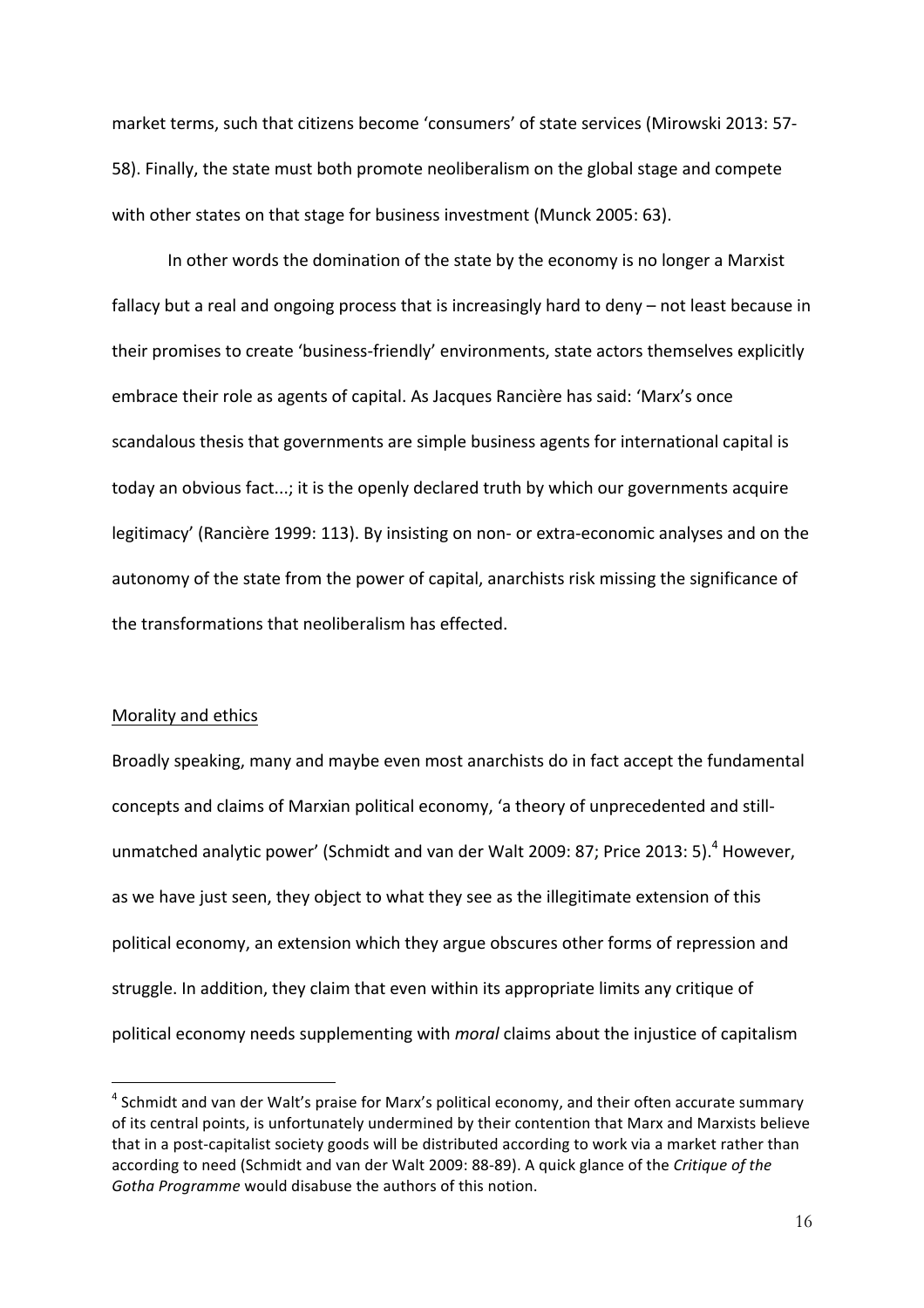(Jun 2010: 63). It is this second point which will be the focus of this final section of the article. The contrast here proposed by anarchists is not between an economically reductive Marxism and an anarchism that recognises the plurality of power relations, but between anarchism as a 'moral conviction, an ethical disposition' (Critchley 2013: 4) and a Marxism that obliterates ethical analysis. The argument offered is that 'what is most compelling about anarchism is its emphasis on ethics as a binding factor in political practice, as opposed to the silence or hostility to ethics that one finds in Marx and in many Marxist and post-Marxist thinkers' (Critchley 2007: 93). Although it is acknowledged that there are some anarchists who share the Marxist suspicion or rejection of moral thought, these are treated as 'peripheral' to the anarchist tradition (Franks 2010: 2). Marxism, according to this perspective, dismisses morality as mere ideology or bourgeois prejudice. In the words of Engels, 'morality has always been class morality': reflecting the economic conditions from which it arose, it either justifies class rule, or is at best an empty expression of anger (Engels 1987: 87, 84). By repudiating morality in this way, anarchists claim, Marxism leaves itself without the resources to: adequately criticise the unfairness and injustices of the status quo; understand the ethical import of different strategies for change; formulate a moral vision of an alternative future. These flaws can for anarchists be traced back to Marx himself: 'Nowhere in his work did [Marx] ever suggest that people should be for socialism, that it was morally right to fight for it, or that ethics were a necessary component for a vision of a good society' (Price 2013: 123).

Despite Marx and Engels' explicit rejection of moral discourse and argumentation (e.g. Marx and Engels 1976: 247), some Marxists have responded to accusations of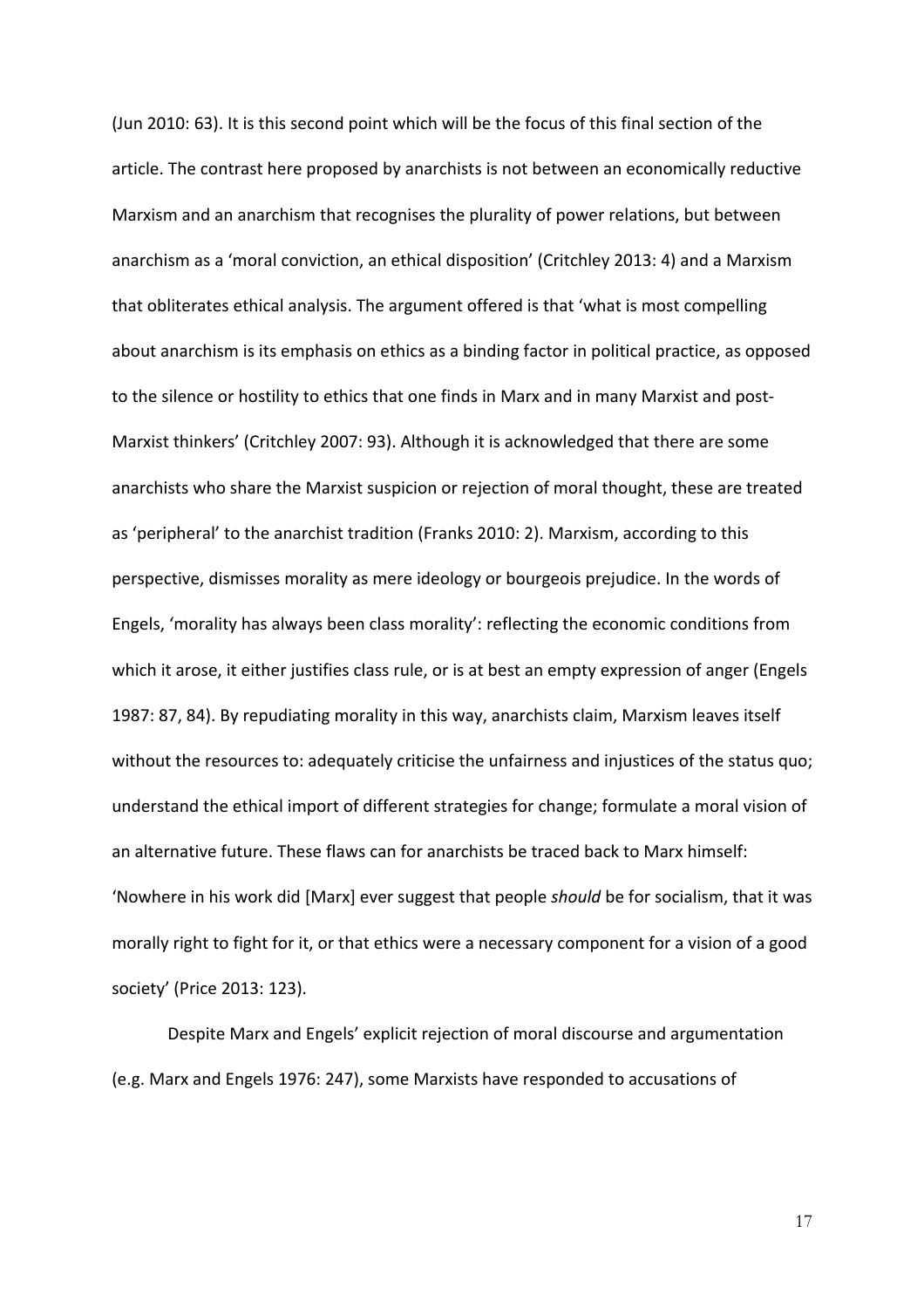amoralism by attempting to develop a Marxist ethics.<sup>5</sup> Those attempts themselves suggest that any effort to portray Marxism as straightforwardly hostile to ethics overlooks the diversity of Marxist perspectives on morality. However, rather than embracing Marxist ethics I will argue that Marxism is at its most distinctive and strongest when it dispenses with morality. I will focus on elucidating a Marxist critique of morality rather than trying to refute those Marxists who have argued in defence of morality, but it is at least worth noting here that Marxist defenders of morality have tended to proceed not so much by trying to develop a distinctive Marxist ethics as simply importing into Marxism the methods and conclusions of mainstream ethical theory, whether Kantianism (e.g. in Bernstein and Kautsky), virtue ethics (in the early Alasdair MacIntyre), or Rawlsian liberalism (in the works of analytical Marxists such as G. A. Cohen). As such, it is perhaps unsurprising that many Marxist ethicists eventually arrive at positions that are non- or even anti-Marxist.

Despite his stated intentions as a defender of Marxist ethics, Paul Blackledge's recent work offers some valuable insights into the relationship between Marxism and morality. As he notes, by addressing the social conditions within which moral theories developed, Marxism can explain both the content of specific moral theories (e.g. the persistent individualism of liberal moral theory) and the apparently irresolvable debates between competing and incommensurable theories (debates which reflect the fragmentation and competition characteristic of modern capitalist society) (Blackledge 2008). Blackledge goes on to claim that Marxism develops its own, alternative ethical perspective, rooted in the concrete struggles of the working class: those struggles both provide a moral standpoint from which capitalist exploitation can be condemned, and

 $\overline{a}$ 

 $5$  See for example the essays in Wilde 2001.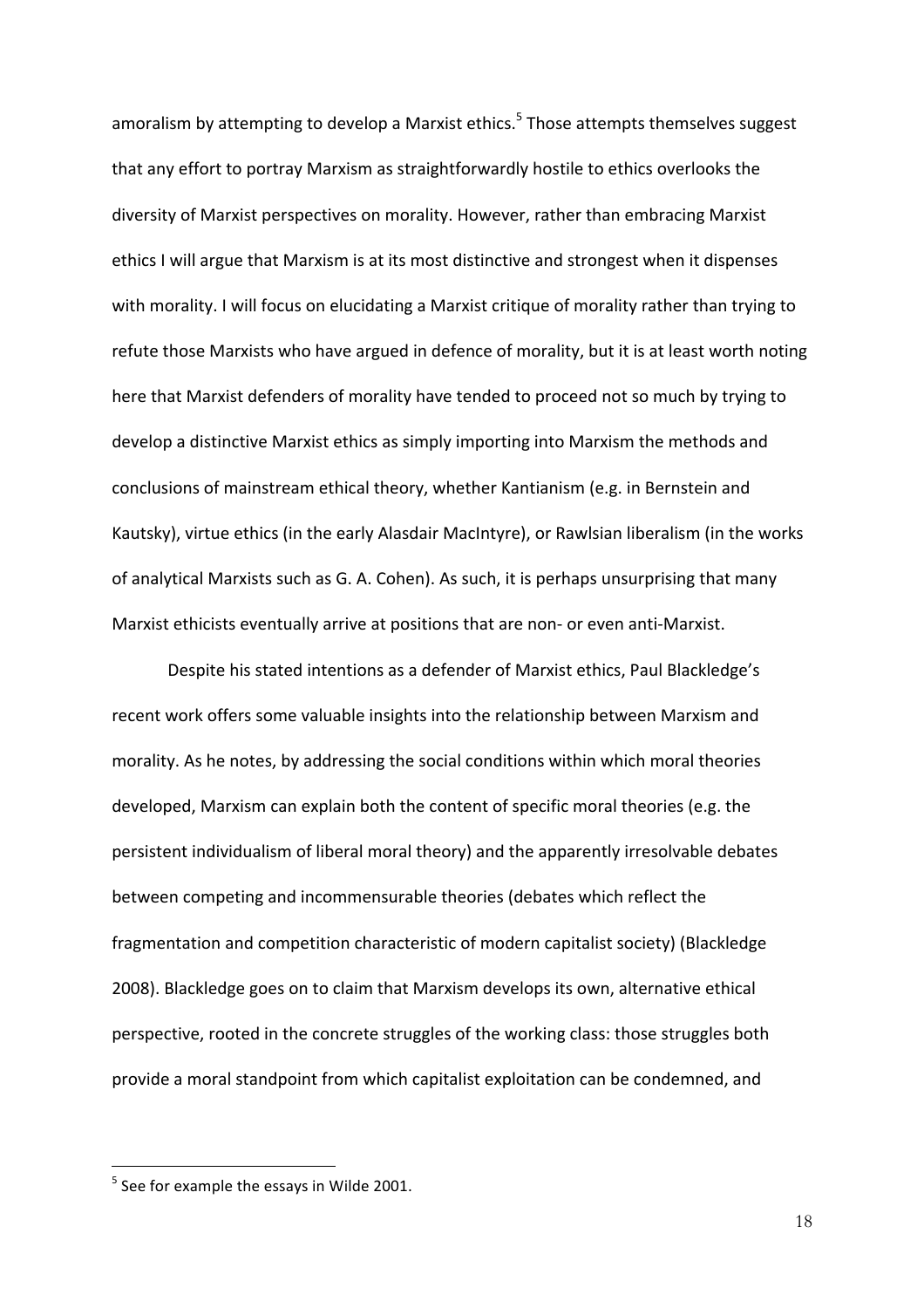promote the moral virtues of solidarity as an alternative to the amoral competitive individualism of capitalism (Blackledge 2012a, 2012b)

But although the contention that working-class struggles provide both a perspective from which to assess capitalism and a model for its supersession is persuasive, it is not clear what is gained from translating this contention into moral terms. Like some other Marxists, and like nearly all anarchists, Blackledge seems concerned that without ethical foundations we will be unable to engage in critique, as if the alternative to ethical critique must be a naïve faith in Marxism as a normatively neutral, purely descriptive or objective 'science', or as a mechanistic philosophy which presents the decline of capitalism as a natural inevitability without regard for its ethical desirability. But the struggles that Blackledge refers to are motivated by all kinds of reasons, because people have all kinds of reasons for wanting to resist capitalism: environmental destruction, low wages, poor working conditions, unemployment, expropriation of land, the production and reinforcement of forms of hierarchy and discrimination, etc. From these multifarious concrete grievances, an analytical abstraction is needed in order to demonstrate their common cause in the capitalist mode of production, but there is no need for a moral abstraction in which they are all united under a common name of Injustice or Inequality or Unfreedom. In other words, people do not need to be given reasons why they 'should' be against capitalism and for socialism: our task is not an ethical one of establishing the moral foundations of resistance, but a political one of organising, aiding, or articulating resistance.

A sophisticated Marxist critique of moral thought has been put forward by Fredric Jameson, for whom ethics is the supreme example of ideological thought. By this he means that it helps legitimate existing structures of power, but not in the usual sense that it is simply determined by its economic conditions, or is merely used to obscure class relations.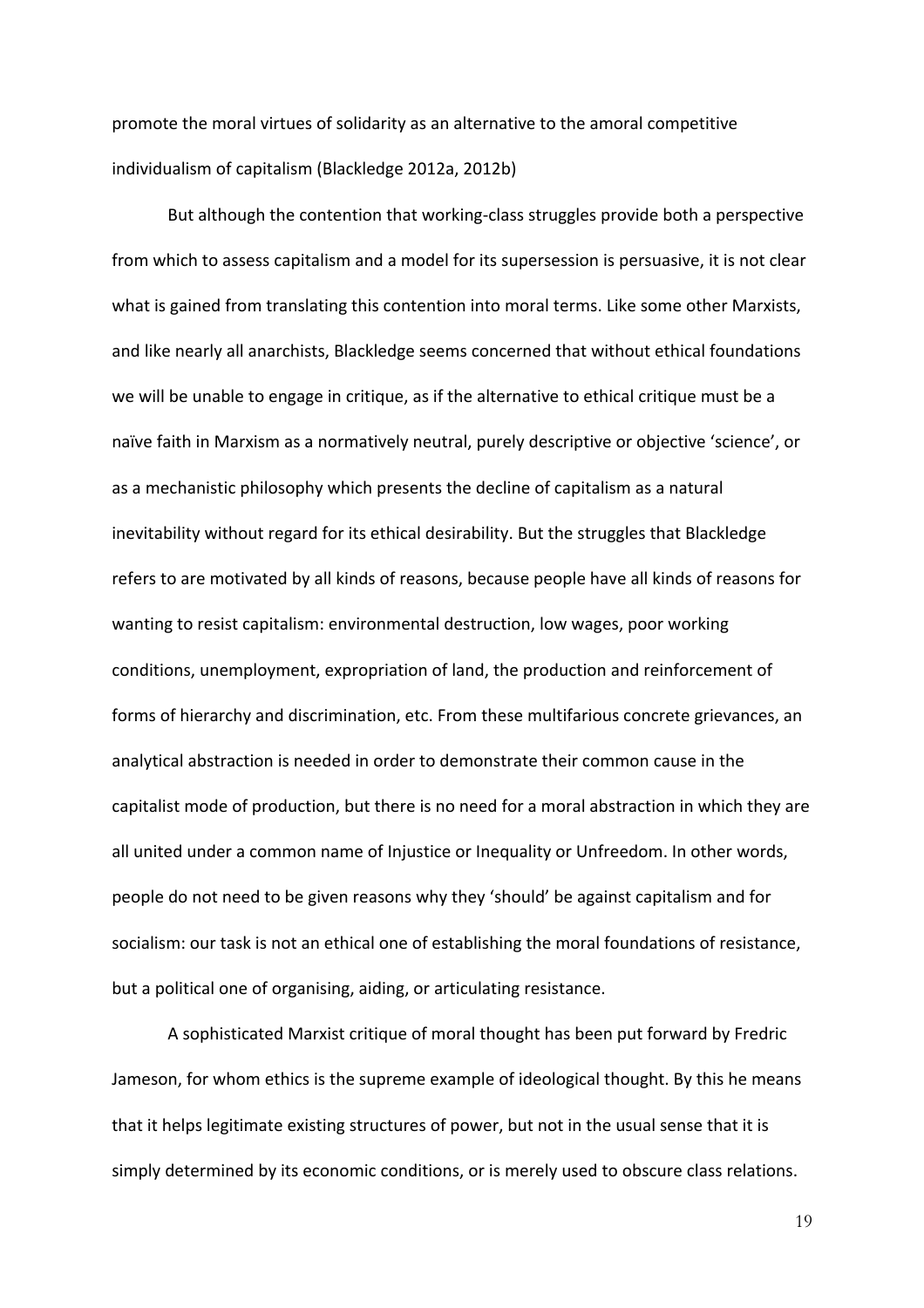Rather than its origins or content, it is the specific *form* of ethical thought that is ideological for Jameson. Ethics is always dualistic, because ultimately it always reduces everything to a question of good against  $evil - even$  if these fundamental categories are expressed in a variety of alternative dualisms, such as progressive against reactionary, or active against passive. Dualism according to Jameson (2009: 198) is 'the strong form of ideology as such' because it divides and condemns in this way, 'call[ing] for judgement where none is appropriate'. Such judgement relies either on the postulation of some transcendental position above or outside of what is being judged (and whose transcendental position is itself never fully justified), or on individualistic attempts to separate ourselves from what is Other and therefore evil: 'what is good is what belongs to me, what is bad is what belongs to the Other' (Jameson 1989: 234).

The dualisms of morality thus efface the central insight of dialectical thought, which is that something can be one thing and its opposite at the same time. Seen dialectically, capitalism is neither 'good' nor 'evil', neither (wholly) progressive nor (wholly) reactionary: it is rather a 'unity of opposites' in which 'progress produces genuine misery, and wealth unspeakable destitution' and 'whose evolution is (dialectically) at one with its breakdown, its expansion at one with its malfunction, its growth with its collapse' (Jameson 2011: 56, 142). From this perspective, what is required is an assessment of the forces and tendencies within capitalism, in order not to judge and condemn but to identify real possibilities for radical transformation. In this sense, the 'anti-capitalism' of the anarchist movement is facile and even ideological (in the pejorative sense of this word): it condemns without explaining, judges without analysing.

Beyond this general critique of moral theory, there are in addition specific pragmatic reasons why moral theory is unhelpful under current conditions. Formulating criticisms of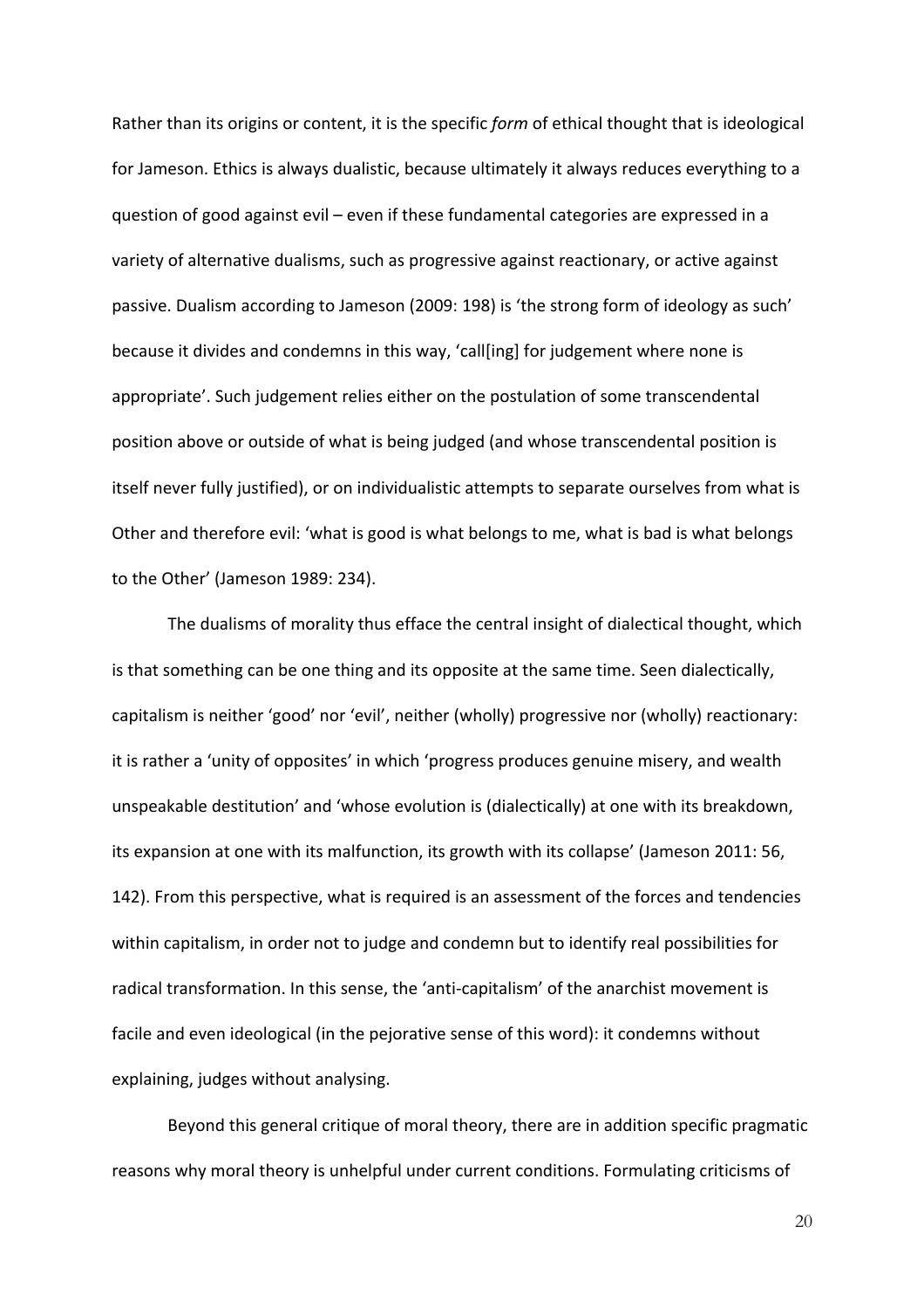the status quo in moral terms – as in demands for a more ethical world or way of life – are simply ineffective against a dominant neoliberalism. This is in part because such demands are too easily recuperated: one can criticise capitalism for its unethical practices, but such criticisms are today annulled by their absorption into newly commodified practices of 'ethical consumption' (Taylor 2013). But more than this, ethical critique presumes that there is a potential audience that will be receptive to moral claims, or at least a space in which such claims can be developed and heard. The problem is not that neoliberal capitalism has annihilated all moral values, drowned 'in the icy water of egotistical calculation', but rather that it has colonised all moral ground by redefining morality as egotistical calculation, 'configuring morality entirely as a matter of rational deliberation about costs, benefits, and consequences' (Brown 2005: 42). Under such circumstances, it is better to abandon moral critique altogether.

## **Conclusions**

The three anarchist criticisms of Marxism that I have identified dovetail neatly with each other: Marxism uses authoritarian and state-based strategies in large part because it is economically reductive, unable to conceive of the state as an autonomous source of domination; its preoccupation with economics marginalises and even annihilates any ethical dimension to its critique; and its lack of moral perspective allows it to justify any actions and strategies, including the most authoritarian, in pursuit of its aims. Yet the potential Marxist responses to these criticisms that I have tried to outline also fit together, linked by anarchism's failure fully to come to terms with the changes that neoliberalism has effected: anarchism's refusal of state politics misunderstands both the rhetoric and reality of neoliberalism today; its attacks on economic reductionism fails to account for the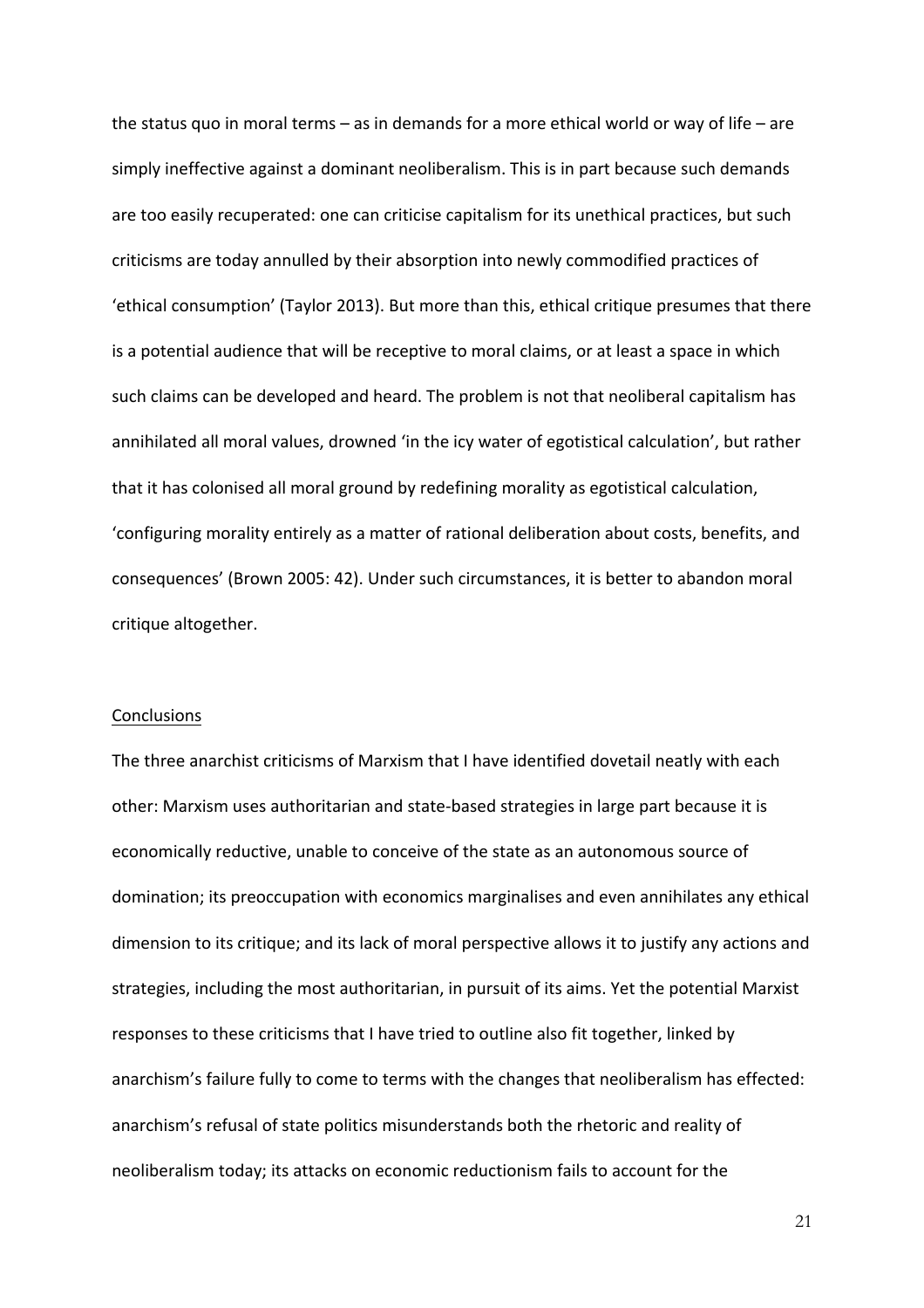economization of social life in a marketised society; and its endorsement of ethics is misplaced given the ineffectuality of moral critique against neoliberalism. These criticisms do not  $-$  and are not meant to  $-$  render anarchism obsolete, but they should bring into question the much-trumpeted 'anarchist turn'. To claim that 'we are all anarchists now' is either to try to marginalise Marxism or to deny the existence of significant distinctions on the radical left, whereas this article has maintained that important distinctions do remain: Marxism can be characterised in contrast to anarchism by its willingness to engage with the state, its foregrounding of political economy, and its rejection of moral theory and rhetoric. This characterisation is of course open to contestation, including and perhaps especially by other Marxists, but that is true of any attempt to delimit a political theory or movement. My aim has also been to show that Marxism is better suited than anarchism for addressing our current conjuncture, but this claim does not rule out a possible 'left convergence'. To the contrary, a frank assessment of the differences between anarchism and Marxism, and of their relative strengths and weaknesses, is a necessary and preliminary condition for any such convergence.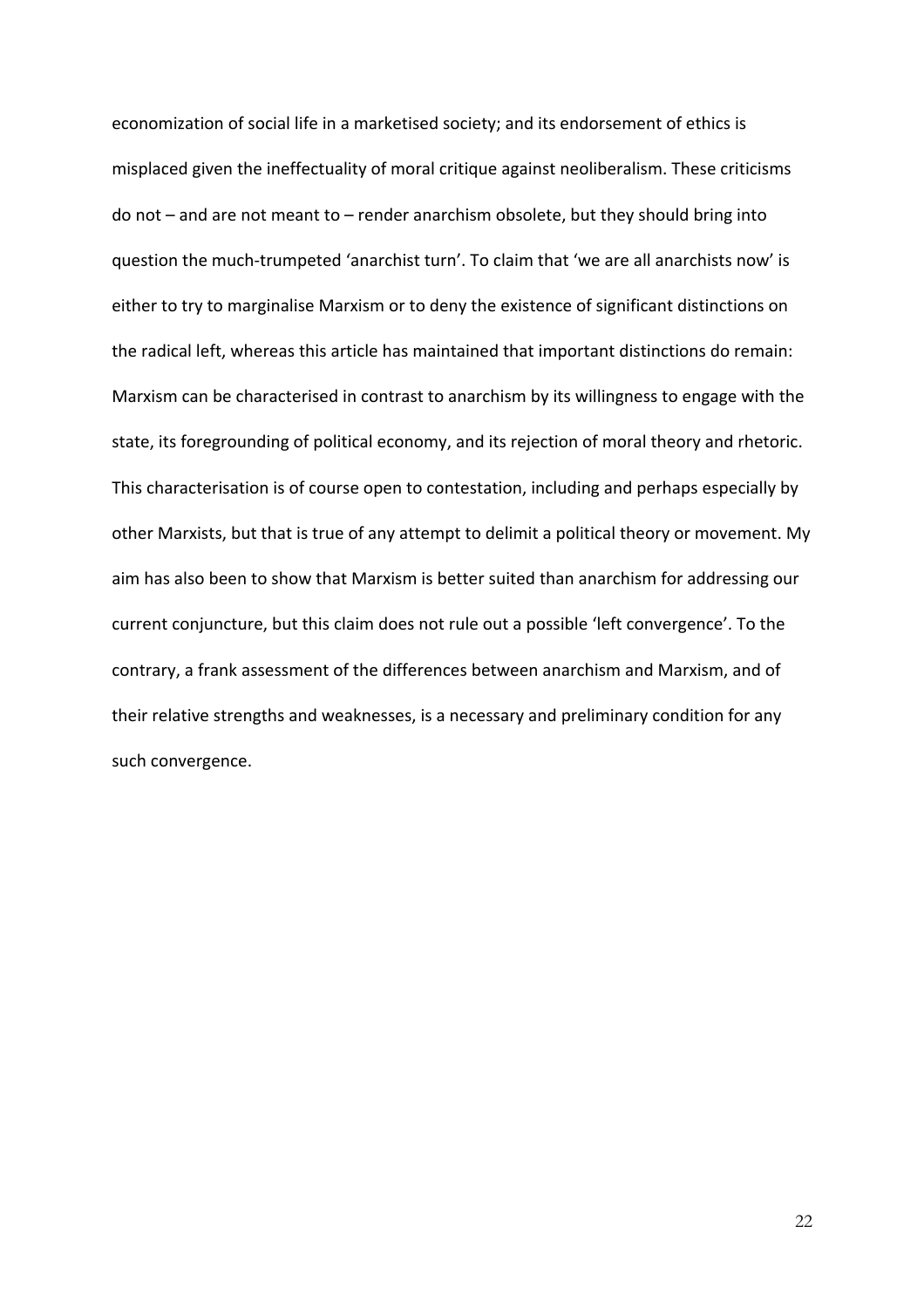# References

Althusser L (1971) Ideology and Ideological State Apparatuses (Notes towards an Investigation). In *Lenin and Philosophy and other essays*, trans. Brewster B. London: NLB.

Anderson E (1993) *Value in Ethics and Economics*. Cambridge, MA: Harvard University Press.

Birchall I (2010) Another side of anarchism. *International Socialism Journal* 127 http://www.isj.org.uk/?id=663, accessed 7 January 2015.

Blackledge P (2008) Marxism and ethics. *International Socialism Journal* 120 http://www.isj.org.uk/?id=486, accessed 7 January 2015.

Blackledge P (2010) Marxism and anarchism. *International Socialism Journal* 125 http://www.isj.org.uk/www.isj.org.uk/index6e0a.html?id=616#125blackledge\_2, accessed 31 March 2015

Blackledge P (2011) Anarchism, syndicalism and strategy: A reply to Lucien van der Walt. *International Socialism Journal* 131 http://www.isj.org.uk/www.isj.org.uk/index3074.html?id=746&issue=131, accessed 31 March 2015

Blackledge P (2012a) Anarchism, Ethics, and Strategy. *Critique* 40(4): 595-603.

Blackledge P (2012b) Marxism and Ethics: Freedom, Desire, and Revolution. Albany, NY: State University of New York Press.

Bottici C (2013) Black and red: the freedom of equals. In Blumenfled J, Bottici C, Critchley S (eds.) The Anarchist Turn. London: Pluto Press.

Brown W (2005) *Edgework: Critical Essays on Knowledge and Politics*. Princeton, NJ: Princeton University Press.

Brown W (2006) American Nightmare: Neoliberalism, Neoconservatism, and De-Democratization. *Political Theory* 34(6): 690-714.

Carter J, Morland D (2004) Anti-capitalism: Are we all anarchists now? In Carter J, Morland D (eds.) Anti-Capitalist Britain. Cheltenham: New Clarion Press.

Castells M (2005) Neo-Anarchism. *La Vanguardia*. 21 May.

Choat S (2013) Politics, power and the state: a Marxist response to postanarchism. *Journal of Political Ideologies* 18(3): 328-347.

Critchley S (2007) *Infinitely Demanding: Ethics of commitment, politics of resistance*. London: Verso.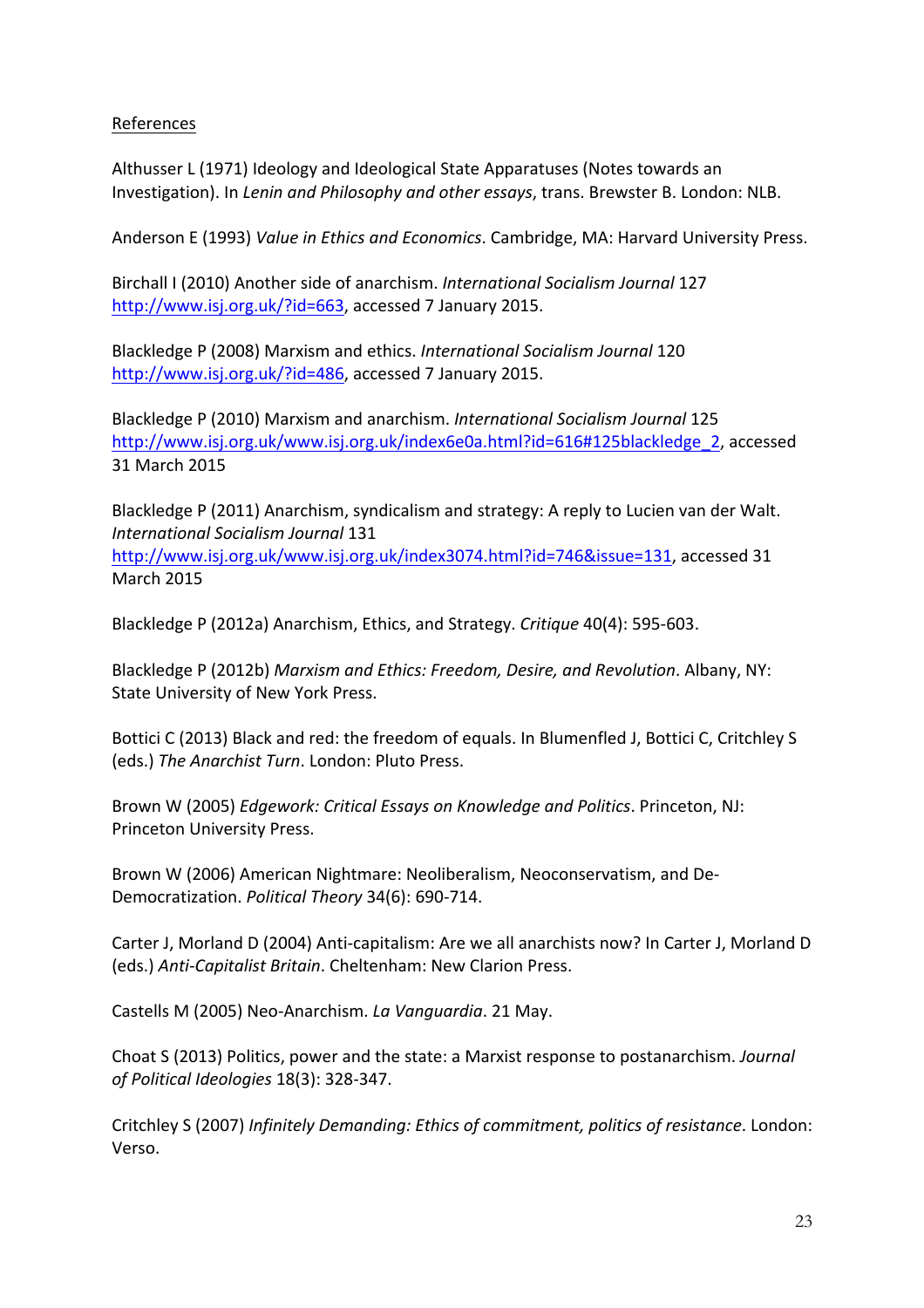Critchley S (2013) Introduction. In Blumenfled J, Bottici C, Critchley S (eds.) The Anarchist *Turn*. London: Pluto Press.

Dardot P, Laval C (2014) *The New Way of the World: On Neoliberal Society*, trans. Elliott G. London: Verso.

Eagleton T (2011) Why Marx Was Right. New Haven, CT: Yale University Press.

Engels F (1987) Anti-Dühring. In Marx K, Engels F Collected Works, vol. 25. London: Lawrence and Wishart.

Engels F (1988) The Bakuninists at Work: An Account of the Spanish Revolt in the Summer of 1873. In Marx K, Engels F *Collected Works*, vol. 23. London: Lawrence and Wishart.

Foucault M (2010) The Birth of Biopolitics: Lectures at the Collège de France, 1978-79, ed. Senellart M, trans. Burchell G. Basingstoke: Palgrave Macmillan.

Franks B (2010) Introduction: Anarchism and Moral Philosophy. In Franks B, Wilson M (eds.) Anarchism and Moral Philosophy. Basingstoke: Palgrave Macmillan.

Franks B (2012) Between Anarchism and Marxism: the beginnings and ends of the schism.... *Journal of Political Ideologies* 17(2): 207-227.

Glassman J (2006) Primitive accumulation, accumulation by dispossession, accumulation by 'extra-economic' means. *Progress in Human Geography* 30(5): 608-625.

Gordon U (2008) Anarchy Alive! Anti-authoritarian Politics from Practice to Theory. London: Pluto Press.

Graeber D (2007) The New Anarchists. *New Left Review* I(13): 61-73

Graeber D (2012) Occupy Wall Street's Anarchist Roots. In Byrne J (ed.) The occupy *Handbook*. New York, NY: Back Bay Books.

Graeber D (2013) *The Democracy Project: A History, A Crisis, A Movement*. London: Penguin.

Hardt M, Negri A (2006) *Multitude*. London: Penguin.

Harford T (2008) *The Logic of Life: The Rational Economics of an Irrational World*. New York, NY: Random House.

Harvey D (2007) A Brief History of Neoliberalism. Oxford: Oxford University Press.

Holloway J (2005) Change the World Without Taking Power. *Capital & Class* 29(1): 39-42.

Holloway J (2010) Change the World Without Taking Power: The Meaning of Revolution *Today*. London: Pluto Press.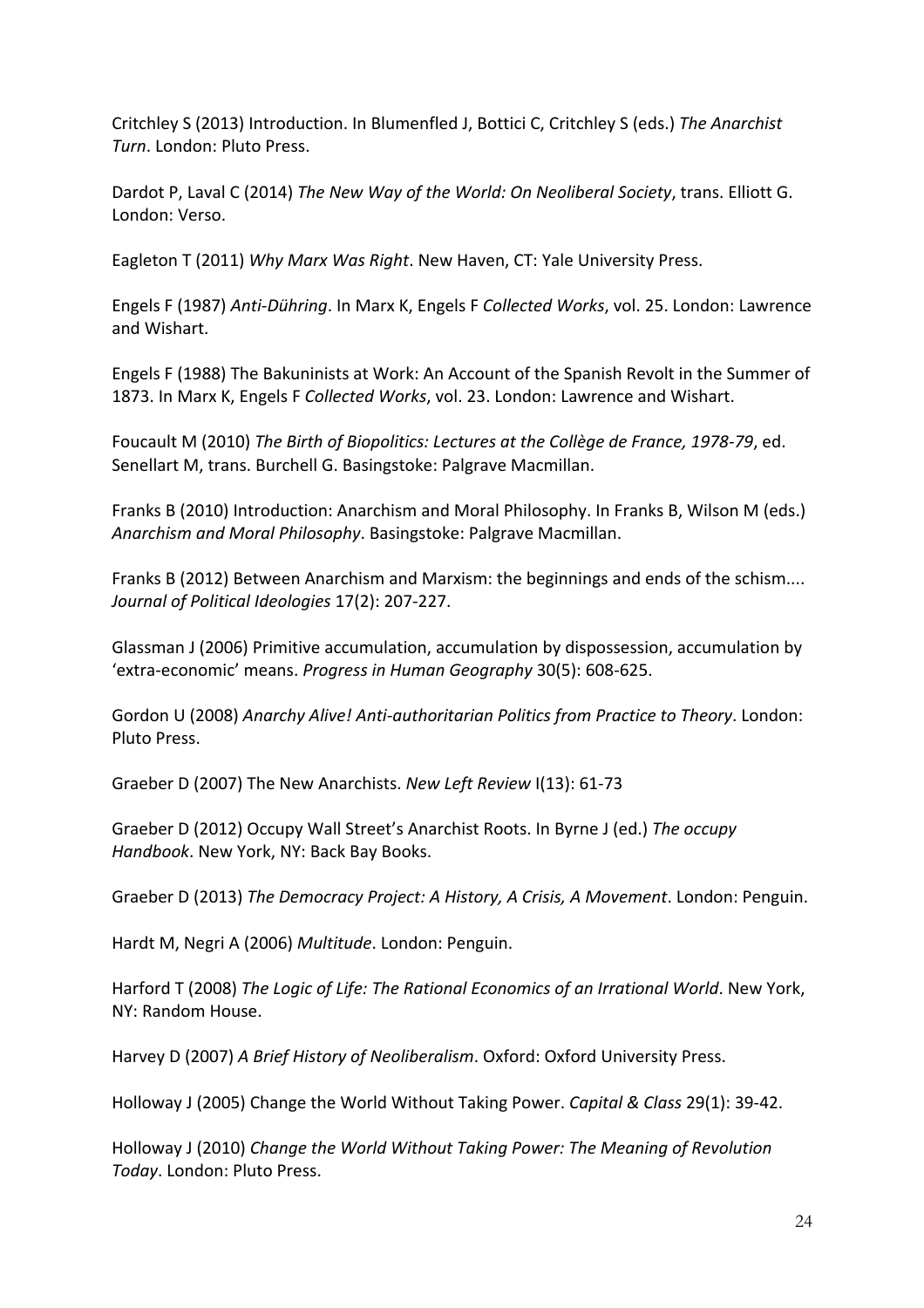Jameson F (1989) The Political Unconscious: Narrative as a Socially Symbolic Act. London: Routledge.

Jameson F (2009) Valences of the Dialectic. London: Verso.

Jameson F (2011) *Representing Capital: A Commentary on Volume One*. London: Verso.

Jun N (2010) Anarchist Philosophy: Past, Problems and Prospects. In Franks B, Wilson M (eds.) Anarchism and Moral Philosophy. Basingstoke: Palgrave Macmillan.

Jun N (2012) *Anarchism and Political Modernity*. London: Continuum.

Kinna R (2009) *Anarchism: A Beginner's Guide*. Oxford: Oneworld.

Kinna R, Prichard A (2012) Introduction. In Prichard A, Kinna R, Pinta S, Berry D (eds.) *Libertarian Socialism: Politics in Black and Red*. Basingstoke: Palgrave Macmillan.

Lapavitsas C et al. (2012) Crisis in the Eurozone. London: Verso.

Lapavitsas C (2013) *Profiting Without Producing: How Finance Exploits Us All.* London: Verso.

Levitt SD, Dubner SJ (2006) *Freakonomics: A Roque Economist Explores the Hidden Side of Everything*. London: Penguin Books.

Marx K (1988) Political Indifferentism. In Marx K, Engels F *Collected Works*, vol. 23. London: Lawrence and Wishart.

Marx K, Engels F (1956) *Selected Correspondence*. Moscow: Foreign Languages Publishing House

Marx K, Engels F (1976) The German Ideology. In Marx K, Engels F Collected Works Volume 5. London: Lawrence and Wishart.

May T (2013) Friendship as Resistance. In Blumenfled J, Bottici C, Critchley S (eds.) The *Anarchist Turn*. London: Pluto Press.

Mirokowski P (2013) Never Let a Serious Crisis Go to Waste: How Neoliberalism Survived the *Financial Meltdown*. London: Verso.

Munck R (2005) Neoliberalism and Politics, and the Politics of Neoliberalism. In Saad-Filho A, Johnston D (eds.) *Neoliberalism: A Critical Reader*. London: Pluto Press.

Negri A (1989) The Politics of Subversion: A Manifesto for the Twenty-First Century, trans. Newell J. Cambridge: Polity Press.

Newman S (2010) *The Politics of Postanarchism*. Edinburgh: Edinburgh University Press.